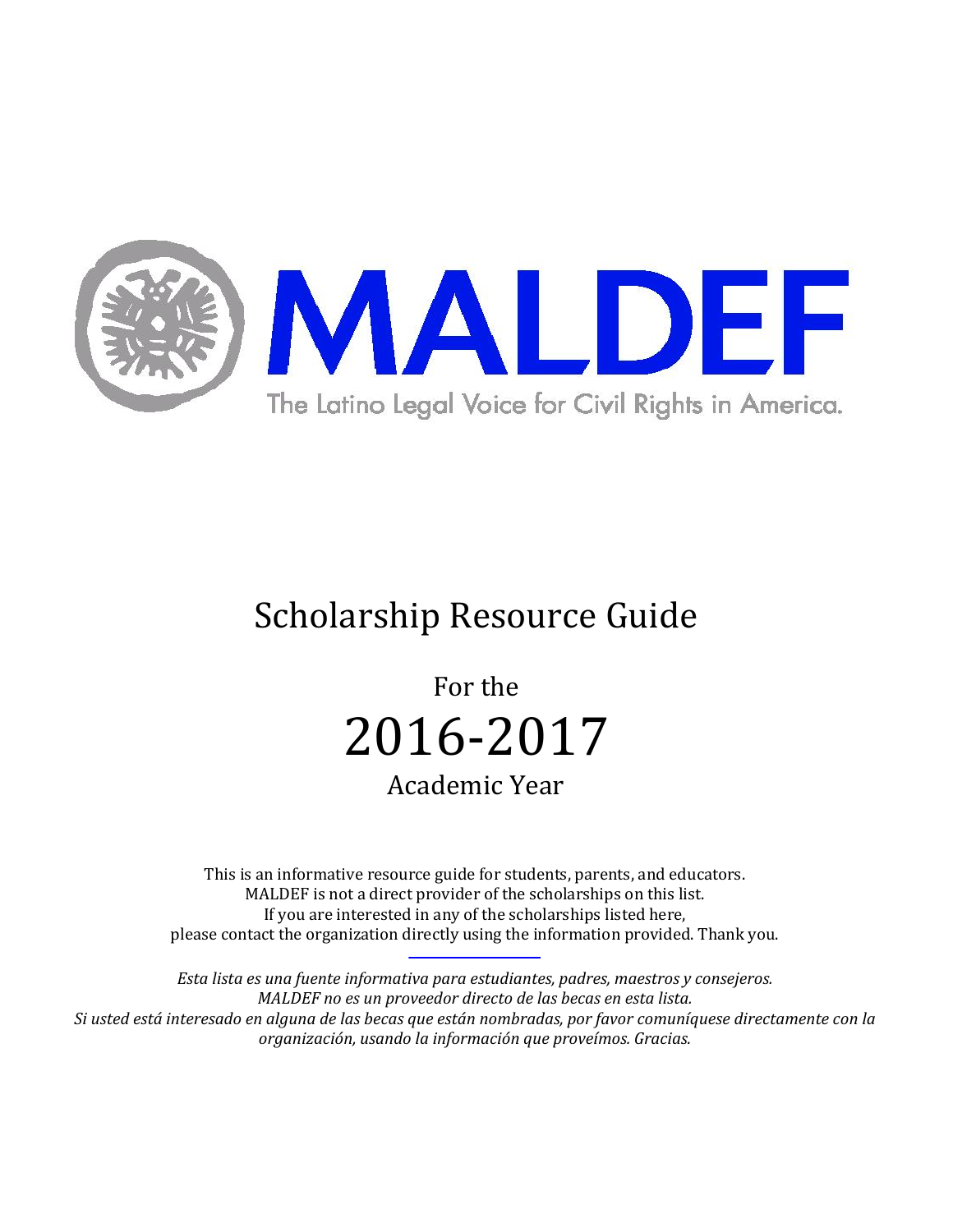MALDEF is pleased to provide you with this extensive list of scholarships, including many that do not inquire about immigration status or require a valid social security number. The overview of scholarships provided includes website links that you are advised to visit for more complete details as it is not practical to list every requirement of each scholarship. Please read through, or download, the information here and select scholarships that are applicable to you. As a general rule, if an application asks for your social security number and you do not have one yet, leave that space blank but fill out and turn in the otherwise completed application. Many scholarship awards can be processed with just the student's name and address. If a scholarship specifically requests a SSN, ask if it is possible to submit an ITIN instead. Dishonesty about your legal status or providing a false social security number is a federal offense.

MALDEF suggests that you:

- *1. Contact the organization that offers any scholarship you are interested in and ask if you meet the qualifying criteria to apply for and receive the scholarship.*
- 2. *Review other scholarship lists and resources provided at the end of this document. Also, inquire with your guidance counselor at school to learn about scholarship opportunities in your local area. Current college students are familiar with scholarships and can serve as a valuable resource.*
- *3. Beware of scholarship scams. DO NOT pay any organization, company, or individual to help you apply for scholarships, conduct a scholarship search, or for access to scholarship lists. Some scholarship programs require a minimal application processing fee but should NEVER ask for a higher fee to apply for a scholarship.*

MALDEF se complace en proveer una lista extensa de becas, incluyendo muchas que no preguntan acerca de su estatus migratorio ni les pide un número válido de seguro social. Este resumen de becas contiene enlaces de sitio web que se les recomienda utilizar para obtener información más detallada ya que no es práctico incluir todos los requisitos de cada beca en esta lista. Por favor lea o descargue la información proveída en esta lista y seleccione las becas que son aplicables a usted. Como regla general, si una aplicación pide su número de seguro social y usted no tiene uno todavía, deje ese espacio en blanco, pero llene y entregue el resto de la solicitud completa. Muchas becas se pueden procesar solamente con el nombre y domicilio del estudiante. Si una beca específicamente solicita un número de seguro social, pregunte si es posible presentar un ITIN en su lugar. Deshonestidad sobre su estatus migratorio dar un número de seguro social falso es un delito federal.

# MALDEF sugiere que usted:

- *1. Contacte las organizaciones que ofrecen las becas que le interesan y pregunte si usted cumple el criterio para aplicar y recibir la beca.*
- *2. Revise otras listas de becas y recursos proveídos al fin de este documento. También pregunte con su consejero en la escuela para aprender más sobre becas en su área local. Estudiantes universitarios actuales están familiarizados con becas y pueden servir como un recurso valioso.*
- *3. Cuidado con las estafas de becas. NO pague a ninguna organización, empresa o individuo para ayudarle a solicitar becas, realizar una búsqueda de becas, o para el acceso a las listas de becas. Algunos programas de becas requieren una mínima tarifa para procesar la aplicación, pero NUNCA deben pedir una tarifa mayor para aplicar.*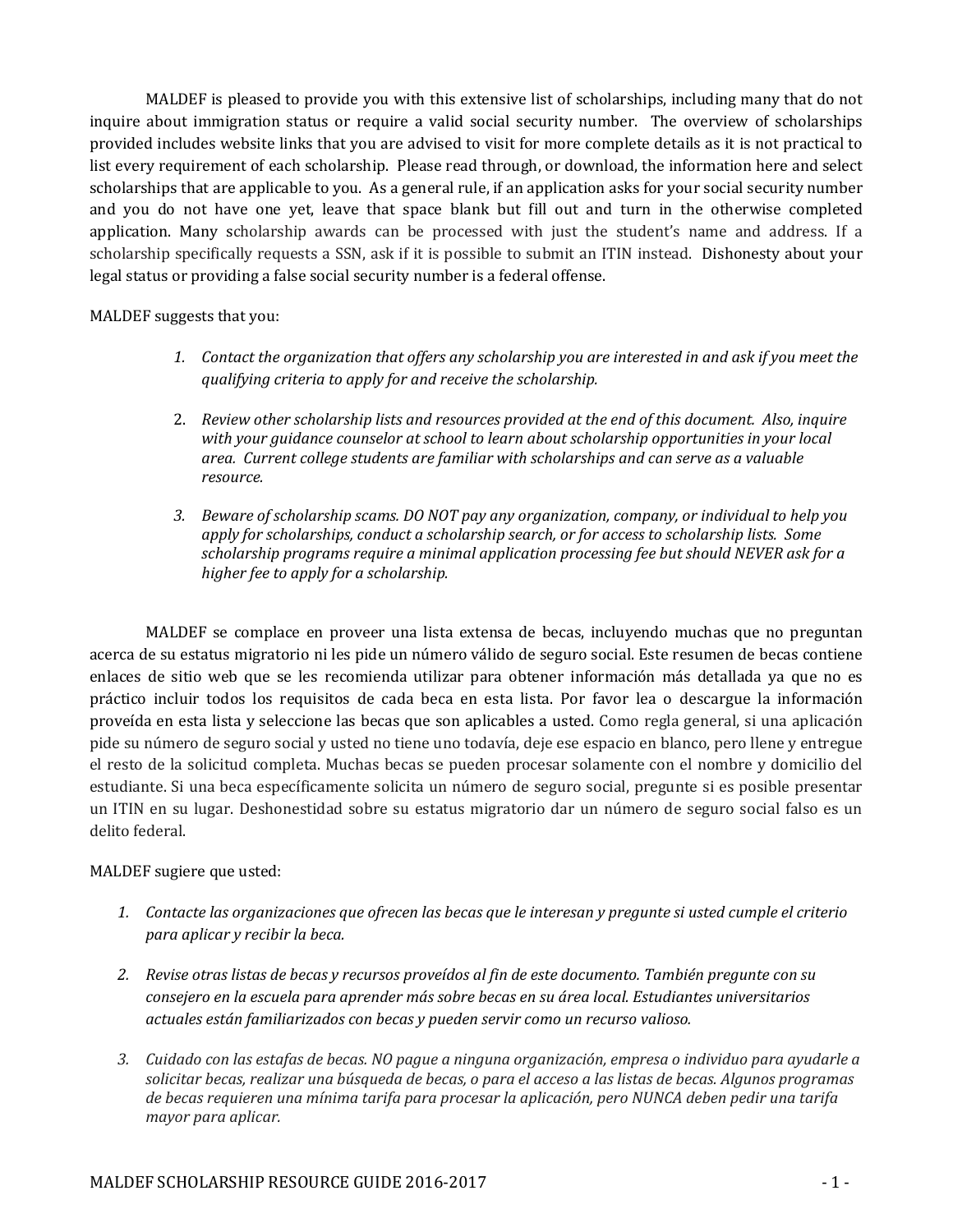

As a result of the enactment of AB 130, the California Dream Act of 2011, California public colleges and universities have introduced their own Dream Act Scholarships on a rolling basis. To find out if your college or university has scholarship opportunities available to undocumented students, inquire within your campus' scholarship and/or financial aid office. AB 130 scholarships will be privately funded, so program availability may be limited and highly competitive.

Be sure to continue to advocate for these scholarships resources at your college or university. Let campus administrators know that the undocumented students on campus have a dire need for financial support.

# **SEPTEMBER**

# **TheDream.US**

1300 N 7thStreet, Suite 1700 Arlington, VA 22209 <http://www.thedream.us/scholars/>

# **Scholarship for First-Time College Students**

Award: Covers tuition and fees that are not otherwise paid for by other available financial aid or scholarships. Eligibility is for high school seniors or high school graduates *[full-time college students are not eligible]* with demonstrated financial need who will be first time college students and seek to earn a career-ready associate's or bachelor's degree at one of [TheDream.US partner colleges.](http://www.thedream.us/colleges/) Some students may also receive a stipend for books, supplies, and transportation. In California, the scholarship award may be used for books, supplies, transportation, and room and board.

Deadline: Applications open September 14, 2015 and close February 15, 2016 Requirements:

- 
- o Must be DACA or TPS eligible and have applied for or received DACA or TPS approval. Must have graduated from high school or have earned a GED diploma by the end of the 2015-16 academic year or earlier.
- o Must have earned a high school un-weighted GPA of 2.5 on a 4.0 scale (or an equivalent GED score).
- o Must not be enrolled in a full-time associate's or bachelor's degree program at one of TheDream.US partner colleges within one year of receiving the scholarship.
- o Must intend to enroll full-time in an associate's or bachelor's degree program at one of TheDream.US partnership colleges within one year of receiving the scholarship.
- o Must be eligible for in-state tuition if seeking to attend a partner college that is a public institution.
- $\circ$  Must have come to the United States before reaching your 16<sup>th</sup> birthday.
- o Must demonstrate significant unmet financial need.

**Scholarship for Community College Graduates** *[students who are currently enrolled in a bachelor's degree program are not eligible].*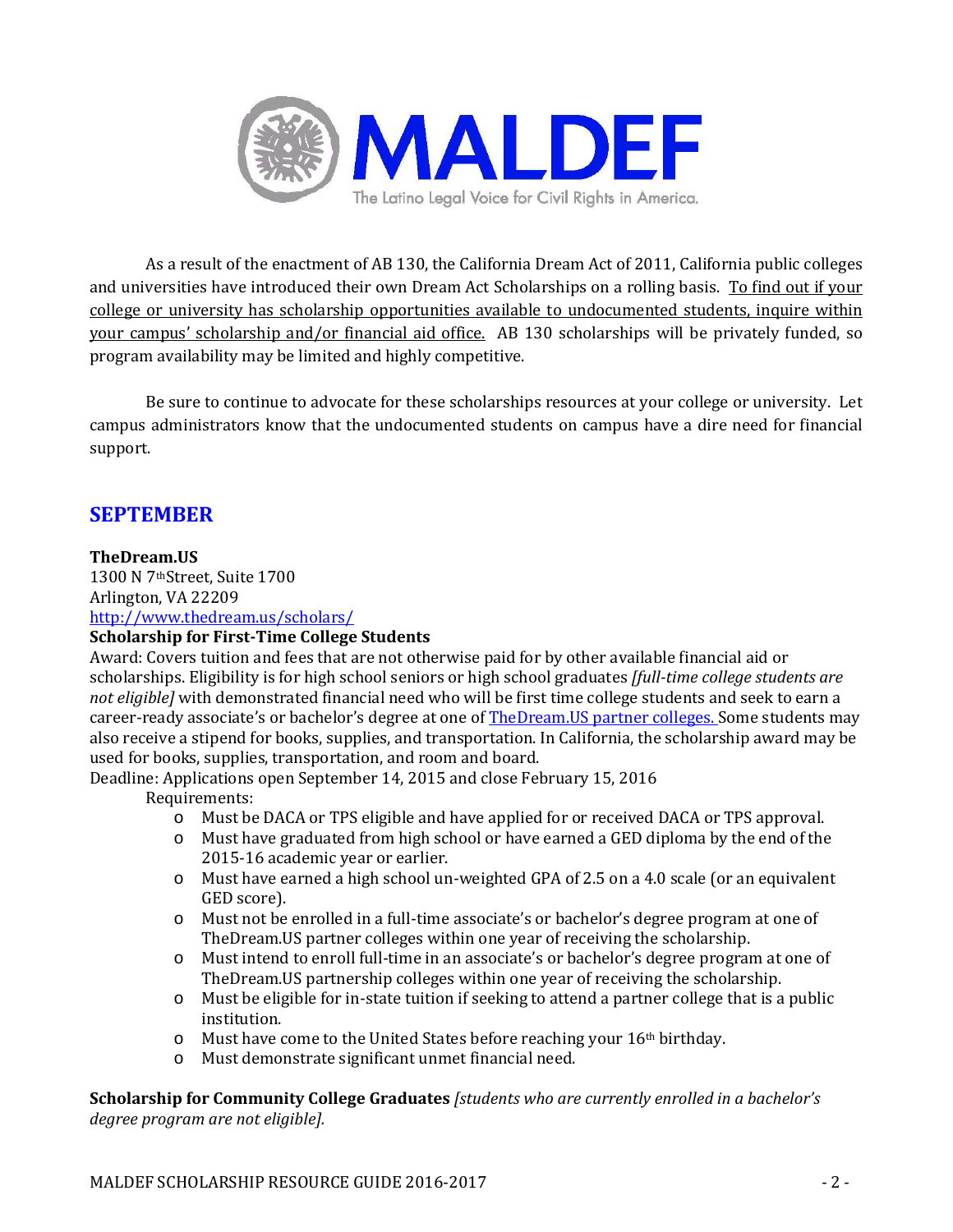Requirements:

- o Must be DACA or TPS eligible and have applied for or received DACA or TPS approval.
- o Must earn an associate's degree from an accredited community college by the end of the 2015-16 academic year or earlier.
- o Must earn a college GPA of 3.0 or greater on a 4.0 scale.
- o Must intend to enroll full-time in a bachelor's degree program at one of TheDream.US partner colleges in the 2016-17 academic year.
- o Must be eligible for in-state tuition if seeking to attend a partner college that is a public institution.
- o Must have come to the United States before reaching your 16th birthday.
- o Must demonstrate significant unmet financial need.

#### **Public Relations Student Society of America**

33 Maiden Lane, 11th Floor

New York, NY 10038-5150

#### [http://prssa.prsa.org/scholarships\\_competitions/individual/](http://prssa.prsa.org/scholarships_competitions/individual/)

Award: Multiple scholarship awards available, with Public Relations major or minor students preferred. Deadline: Range from September 2015-July 2016 depending on the scholarship

Requirements:

- o Must be of Latino, African-American, Asian American, Native American, Alaskan Native, or Pacific Islander ancestry.
- o Must be a full-time student at an accredited four-year college or university with at least junior status.
- o Must have a minimum 3.0 GPA.

#### **Microsoft Scholarship Program**

One Microsoft Way

Redmond, WA 98052-8303

<https://careers.microsoft.com/students/scholarships>

Award: Full or partial tuition covered for one academic year.

Deadline: Scholarship applications are accepted from September until January. Students can apply regardless of citizenship status.

Requirements:

- o Must show satisfactory progress towards an undergraduate degree in computer science, computer engineering, or a related technical discipline, such as electrical engineering, math, or physics.
- o Must be able to demonstrate a strong interest in computer science.
- o Must maintain a 3.0 cumulative GPA out of a 4.0 scale.
- o Must be enrolled full-time in a bachelor's degree program at a four-year college or university in the United States, Canada or Mexico at the time you submit the application.

# **OCTOBER**

# **La Unidad Latina Foundation, Inc.**

132 East 43rd Street, #358 New York, NY 10017 <http://www.lulf.org/apply/> Award: \$500 - \$1,000 Deadline: October 15, 2015 Requirements:

o Must have a minimum cumulative GPA of 2.8 out of a 4.0 GPA scale.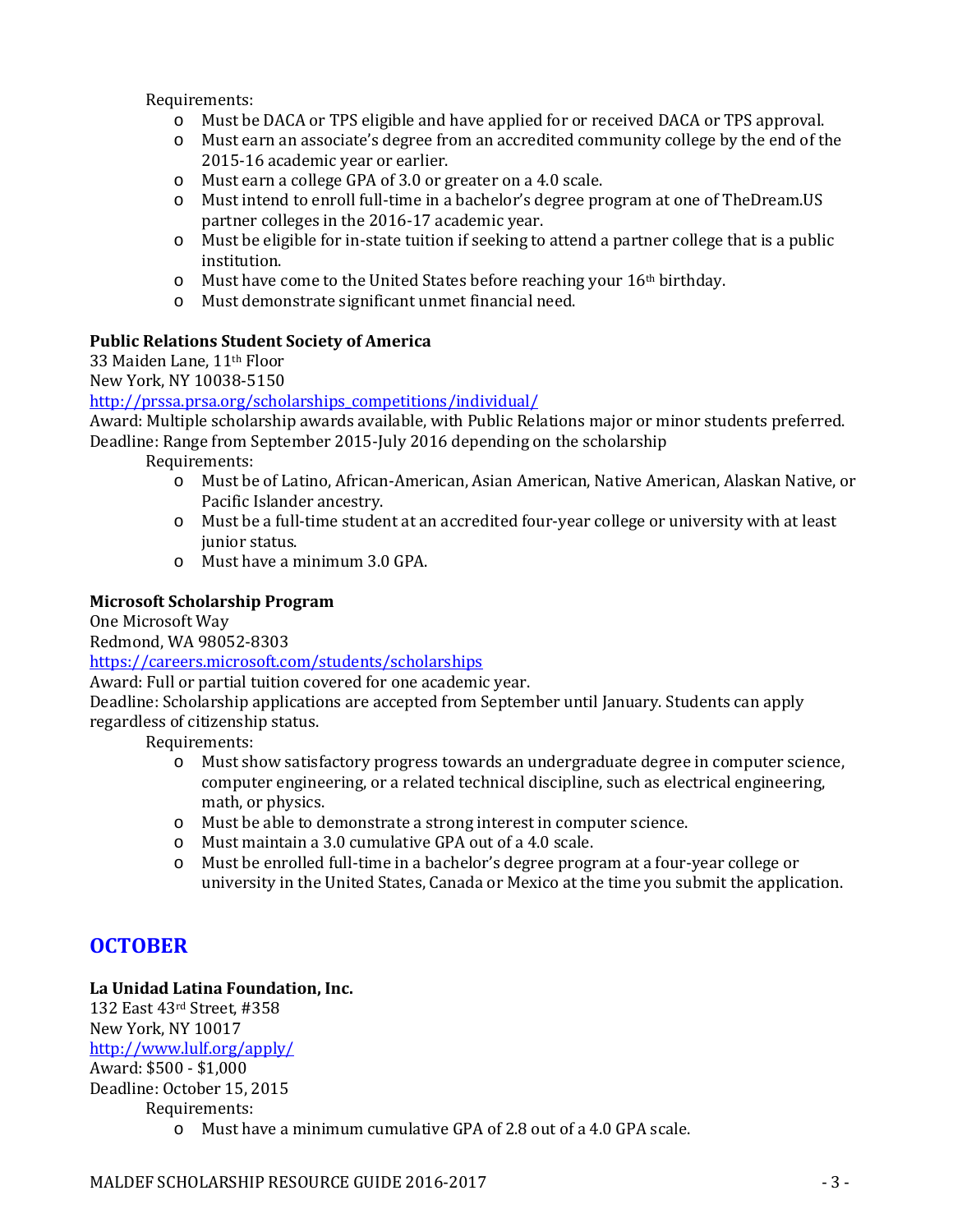- o Must have current enrollment in an eligible bachelor's or master's degree program at an accredited four-year college or university (see website for "eligible degrees").
- o Must have completed at least one full-time year of study for undergraduate applicants, and at least one full-time semester of study for graduate applicants.
- o Must reside in the United States.

# **Mexican American Dream Scholarship**

The Council of Mexican Federations in North American (COFEM) <http://www.cofem.org/> Award: \$500-\$1,000 Deadline: October 19, 2015 Requirements:

- o Must be an AB540/DACA student.
- o Must demonstrate need for financial assistance.
- o Must demonstrate involvement in the community and/or work experience.
- o Must reside or attend school in the following counties: Los Angeles, Orange, Riverside, Inland Empire, and Ventura County.

#### **Millie Dein Scholarship** (Los Angeles Mission Community College)

[www.lamission.edu/financialaid/](http://www.lamission.edu/financialaid/)

[lamcfinaid@lamission.edu](mailto:lamcfinaid@lamission.edu)

(818) 364-7648

Award: Waves up to \$500 worth of enrollment fees at Los Angeles Mission Community College; open to AB 540 students.

Deadline: Please visit website in or after October 2015

Requirements:

- o Must be a full-time student attending Los Angeles Mission Community College.
- o Must demonstrate financial need.
- o Must have a minimum cumulative GPA of 2.0 with 12 or more units.

# **Hispanic Education Endowment Fund** (Orange County)

30 Corporate Park, Suite 410 Irvine, CA 92606 [www.heef.org](http://www.heef.org/)

Award: Multiple scholarships available; award amounts vary.

Deadline: Please visit website in or after October 2015; deadlines typically in January.

Requirements:

- o Must be a Latino/a who has lived in Orange County (OC) for the past six years.
- o Must be an OC high school graduate who enrolls full-time at a 2- or 4-year college or university.
- o Must complete the "Applicant Financial Information" section of the online application if student is a Dream Act/AB 540 applicant.
- o Must be a first-generation college student.
- o Must meet family income limits.

#### **Quest Bridge Programs**

120 Hawthorne Ave., Suite 103 Palo Alto, CA 94301 [www.questbridge.org](http://www.questbridge.org/)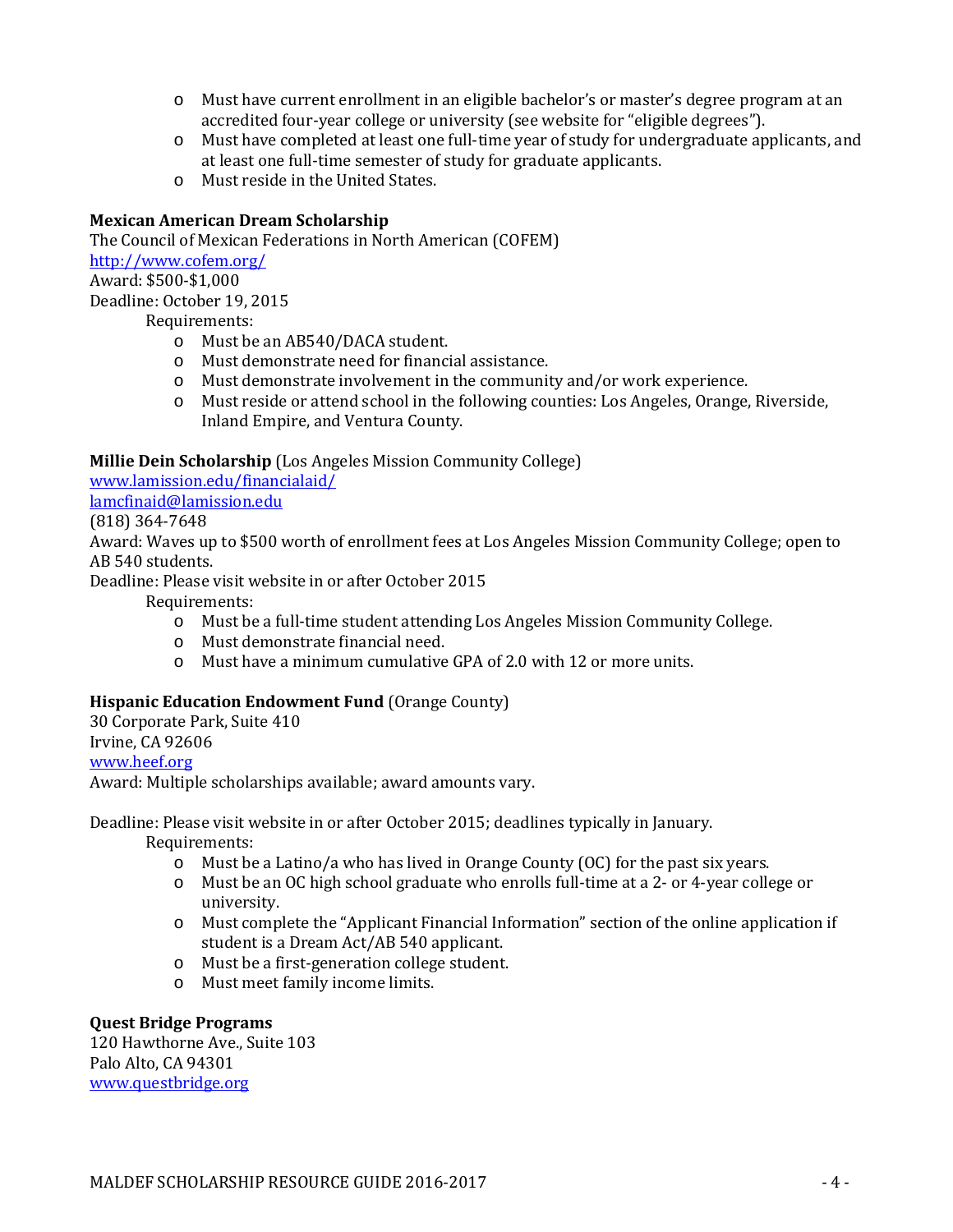Award: Multiple scholarships and programs available; awards vary. If student is applying for K-12 college preparatory services and/or summer programs, no social security number is required as part of the application.

Deadline: Please visit website.

Requirements:

- o Must be a U.S. citizen or lawful permanent resident if student is applying for undergraduate scholarship (unless applying to Pomona College, Princeton, or Yale).
- o Must demonstrate a strong academic record and meet annual family income limits.

#### **Fredrikson & Byron Foundation Minority Scholarship Program**

Fredrikson & Byron, P.A. 200 South Sixth Street, Suite 4000 Minneapolis, MN 55402-1425 [http://www.fredlaw.com/our\\_firm/diversity/minority\\_scholarship/](http://www.fredlaw.com/our_firm/diversity/minority_scholarship/) [cokerson@fredlaw.com](mailto:cokerson@fredlaw.com) Award: \$15,000 Deadline: Please visit website in or after October 2015 for 2016-17 application details. Requirements: o Must be a minority first-year law student.

#### **Kaiser Permanente Health Care Career Scholarship Program**

<http://kpnwscholarship.com/>

# [kpw-scholarships@kp.org](mailto:kpw-scholarships@kp.org)

Award: \$2,000-\$10,000; proof of U.S. citizenship or legal permanent residency is not required. Deadline: Applications open in October 2015; please visit website for details.

Requirements:

- o Must be a senior in high school during the previous academic year.
- o Must pursue a career in a human medical or dental health care field.
- o Must have a minimum cumulative GPA of 2.5.
- o Must reside and attend high school in the Kaiser Permanente Northwest service area at an approved high school.
- o Must plan to enroll at a U.S.-accredited college or university as a full-time, degree-or certificate-seeking first year student in fall 2016.

#### **We the Living Essay Contest**

The Ayn Rand Institute

<http://essaycontest.aynrandnovels.com/WeTheLiving.aspx>

Award: \$300-\$3,000; undocumented students are encouraged to apply; please visit the website for more information.

Deadline: October 23, 2016

Requirements:

o Must be a 10th, 11th, or 12th grade student anywhere in the world.

# **Golden Doors Scholars**

<http://www.goldendoorscholars.org/apply.html>

Award: Varies-please visit website for more details.

Deadline: October 27, 2015

- o Must be eligible for Deferred Action for Childhood Arrivals (DACA) or Temporary Protected Status (TPS).
- o Must be a high school senior or recent high school graduate.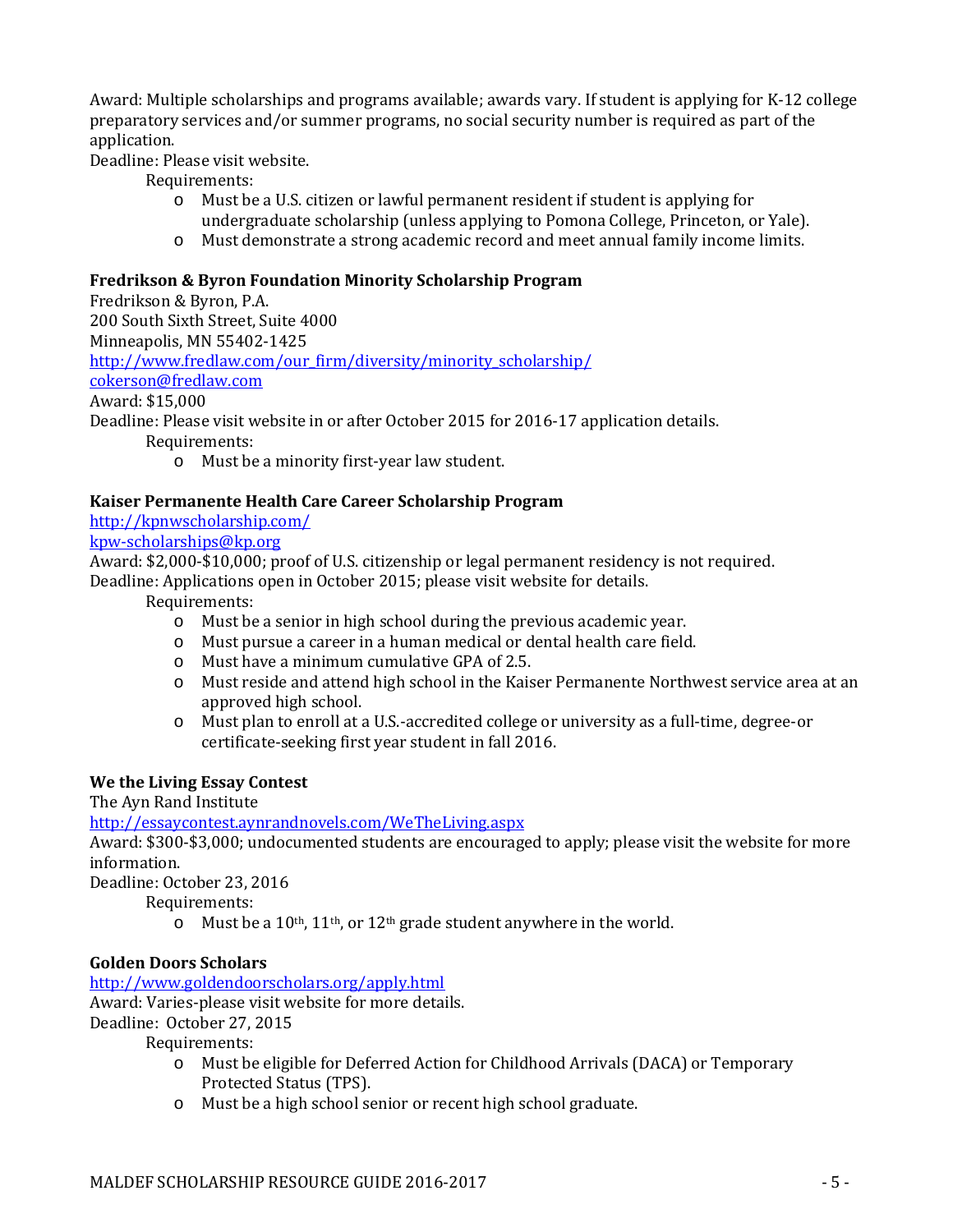# **Community Service Scholarship**

Good Tidings Foundation

<http://www.goodtidings.org/index.php?id=23>

Award: \$5,000

Deadline: October 27, 2015

Requirements:

- o Must be a high school senior.
- o Must reside in one of the following California counties: Alameda, Contra Costa, Marin Monterey, Napa, Sacramento, San Benito, San Francisco, San Joaquin, San Mateo, Santa Cruz, Santa Clara, Solano, Sonoma, Stanislaus, or Yolo.

# **NOVEMBER**

# **Diversity Scholarship Foundation (DSF) Scholarships**

<http://diversitychicago.org/dc/scholarships/>

Award: Multiple awards; visit website for details.

Deadline: November 1, 2015

Requirements:

o Must be pursuing a law degree.

# **Berrien Fragos Thorn Arts Scholarship**

<http://www.migrant.net/migrant/scholarships/thorn.htm> Award: \$2,500 Deadline: November 1, 2015

Requirements:

- o Must be enrolled in school.
- o Must demonstrate an interest in pursuing further development of talents.

# **The Prudential Spirit of Community Award**

International Scholarship and Tuition Services 1321 Murfreesboro Road, Suite 800 Nashville, TN 37217 <http://spirit.prudential.com/view/page/soc/14830?lp=14869> (615) 777-3750 Award: \$1,000 State Honoree; \$5,000 National Honoree Deadline: November 3, 2015 Requirements:

- o Must be in grade 5-12 as of November 4, 2015.
- o Must be a legal resident of any U.S. state or Washington, D.C.
- o Must have engaged in a volunteer activity that occurred at least partly during the 12 months prior to the date of application.
- o Must submit a completed application to a school principal or the head of an officially designated local organization by November 3, 2015.

# **The American Dental Association Foundation Minority Dental Student Scholarship**

<http://www.adafoundation.org/en/how-to-apply/education>

Award: Varies-please visit website for more details.

Deadline: November 13, 2015

Requirements:

o Must be second year dental student at the time of application and currently attending or enrolled at a dental school accredited by the Commission on Dental Accreditation.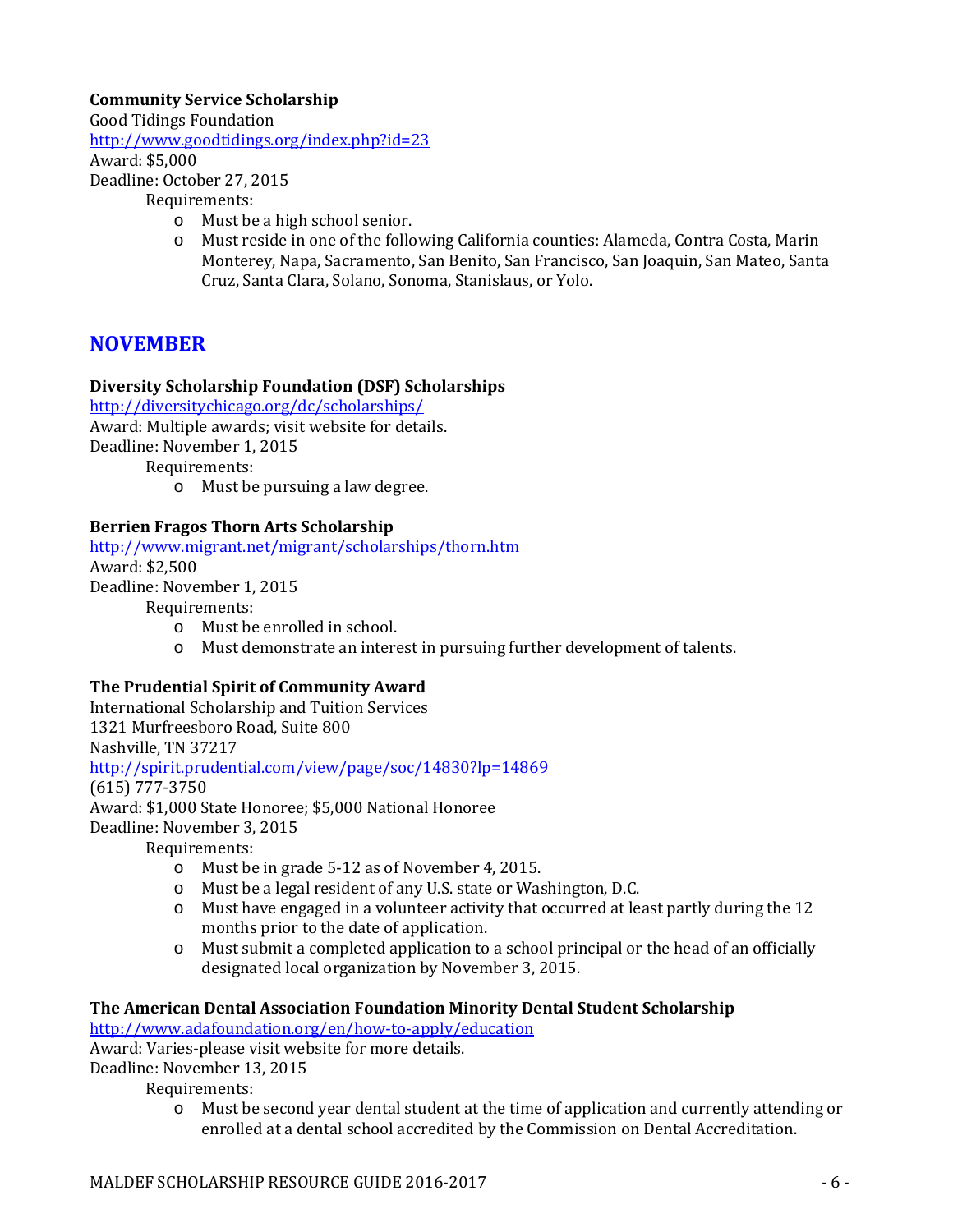o Must have a minimum 3.0 GPA.

# **Point Foundation: College Scholarships for LGBT Students**

<http://www.pointfoundation.org/OnlineApplicationInfo>

Award: Multiple scholarships available; award amounts vary; please visit website. Deadline: Part 1 (of 3) of the application will become available November 1, 2015 for the 2016-17 academic year.

Requirements:

o Must visit website online application

# **DECEMBER**

# **Le Petit Scholarship**

<http://lepetitsoldat.com/Scholarship-C359535.aspx> [LeScholarship@gmail.com](mailto:LeScholarship@gmail.com) Award: \$2,000; \$1,000 each semester Deadline: December 15, 2015 and May 2016 Requirements:

- o Must be enrolled in the fall, spring, or summer semester at any accredited U.S. college, university or institution of higher education.
- o Must submit a 400+ word essay; please visit website for essay topics.

# **Scholastic Art & Writing Awards**

C/O Alliance for Young Artists and Writers 557 Broadway Ave. New York, NY 10012

# <http://www.artandwriting.org/the-awards/>

Award: Multiple scholarships available in 29 categories of art and writing; award amounts vary; please visit website.

Deadline: Please visit website.

Requirements:

o Must be enrolled in grades 7-12 in a public, private, or parochial school, or be a homeschooled student in the U.S., Canada, or American schools abroad.

# **The Elie Wiesel Prize in Ethics Essay Contest**

The Elie Wiesel Foundation for Humanity 555 Madison Avenue, 20th Floor New York, NY 10022

<http://www.eliewieselfoundation.org/prizeinethics.aspx>

Award: \$500 –\$ 5,000 – please visit website for details on yearly essay question and instructions. Deadline: December 2015; applications open in early September.

Requirements:

o Must be a registered undergraduate full-time junior or senior at an accredited four-year college or university in the United States during the fall 2015 semester.

# **Dr. Juan Andrade Jr. Scholarship for Young Hispanic Leaders**

[https://www.unigo.com/scholarships/all/dr--juan-andrade-scholarship-for-young-hispanic](https://www.unigo.com/scholarships/all/dr--juan-andrade-scholarship-for-young-hispanic-leaders/1004012)[leaders/1004012](https://www.unigo.com/scholarships/all/dr--juan-andrade-scholarship-for-young-hispanic-leaders/1004012) Award: \$1,000 Deadline: December 31, 2015 Requirements: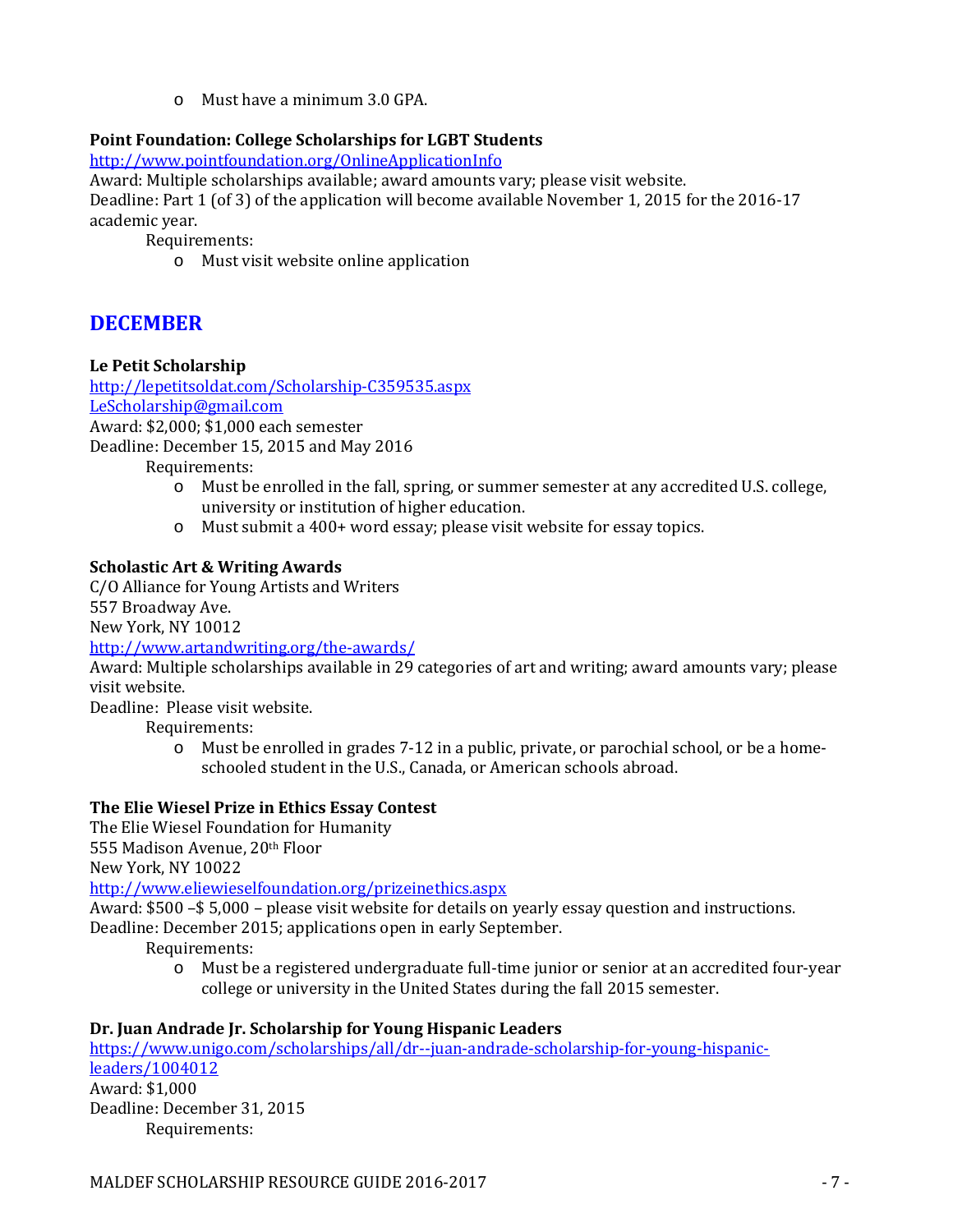- o Must be enrolled or accepted for enrollment as a full-time student in a four-year or two year institution in the U.S. or U.S. territories.
- o Must have at least one parent of Hispanic ancestry.

# **JANUARY**

# **The Anhelo Project Dream Scholarship**

<http://www.theanheloproject.org/dream-scholarship/> Award: Visit website for details. Deadline: January 15, 2016

Requirements:

- o Must be an Illinois resident attending a college or university located in the State of Illinois.
- o Must commit to 20 hours of volunteer time to the Anhelo Project events during the following academic year.

# **Google Lime Scholarship Program**

<https://www.google.com/edu/scholarships/the-google-lime-scholarship/> Award: \$10,000 Deadline: January 18, 2016

Requirements:

- o Must be an undergraduate or graduate student at a university in the U.S. or Canada.
- o Must be a student with a disability pursuing a degree in computer science or a closely related technical field.

# **Princeton Prize in Race Relations**

Alumni Association of Princeton, Princeton University P.O. Box 291 Princeton, NJ 08542-0291 [Pprize@princeton.edu](mailto:Pprize@princeton.edu) <http://www.princeton.edu/pprize/application/> (800) 742-1036 Award: Up to \$1000 Deadline: January 31, 2016 Requirements:

- o Must be currently enrolled in grades 9-12 in **participating regions.**<br>  $\circ$  Must have been actively involved in a volunteer activity that has ha
- Must have been actively involved in a volunteer activity that has had a significant, positive impact on race relations—broadly defined—in school or community within the last 12 months.

# **Migrant Farmworker Scholarship**

Geneseo Migrant Center 3 Mt. Morris-Leicester Road Leicester, NY 14481 (585) 658-7960

<http://www.migrant.net/migrant/scholarships/index.htm>

Award: Multiple scholarships available with varied award amounts; please visit website for details.

Deadline: Please visit website.

Requirements:

o Varies by scholarship.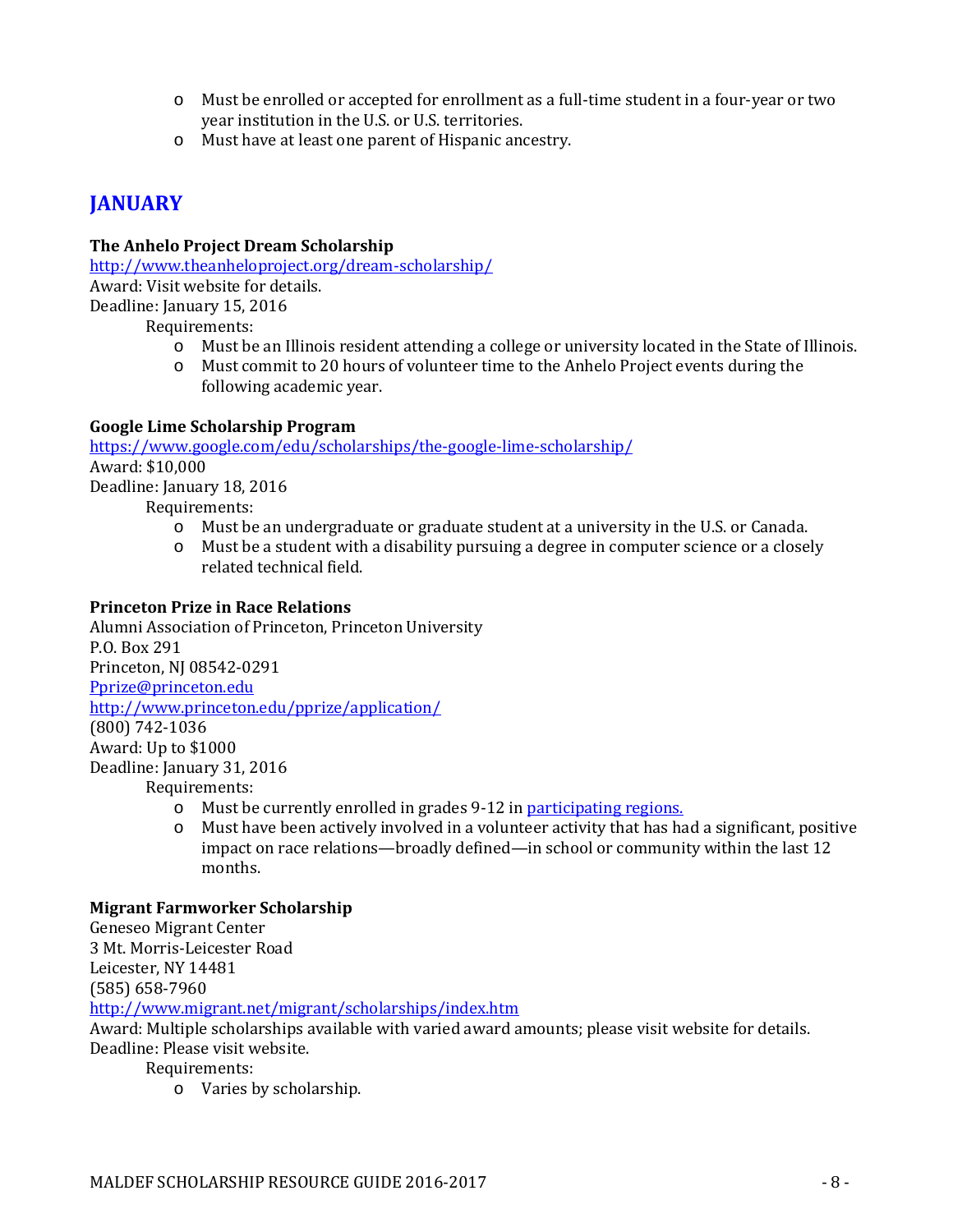# **TELACU Education Foundation**

5400 E. Olympic Blvd, 3rd Floor

Los Angeles, CA 90022

<http://telacu.com/telacu-education-foundation/college-success-program/apply/>

Award: \$500-\$5,000 with possible renewal up to four years

Deadline: Applications for the 2016-17 academic year will be available December 2015. Requirements:

o Must be a first-generation college student from a low-income household.

- o Must have a minimum 2.5 GPA.
- o Must be enrolled full-time for the entire previous academic year.
- o Must attend mandatory TEF sessions throughout the academic year.

#### **Es El Momento: Beca Univisión**

<https://univision.hsfts.net/#/>

Award: \$5,000

Deadline: Typically January-March; please visit website.

Requirements:

- o Must be a first-generation Latino college student (neither parent attended college in the U.S.).
- o Must be a high school student, community college transfer student or a current college student.
- o Must have a history of extracurricular activity.
- o Must maintain a 3.0 GPA.

# **FEBRUARY**

#### **Frank Kazmierczak Memorial Migrant Scholarship**

Geneseo Migrant Center 3 Mt. Morris-Leicester Road Leicester, NY 14481 [www.migrant.net/migrant/scholarships](http://www.migrant.net/migrant/scholarships)

Award: \$1,000 Deadline: February 1, 2016

Requirements:

- o Must have recent history of agricultural-related employment within family.
- o Must have teaching as a career goal.
- o Must demonstrate scholastic achievement and financial need.

# **BMI Student Composer Award**

BMI Foundation https://bmifoundation.org/applications/rules/bmi\_student\_composer\_awards\_rules Award: \$500-\$5,000 Deadline: February 15, 2016

- o Must be a citizen of a country in the Western Hemisphere.
- o Must be enrolled in an accredited public, private, or parochial secondary school, in an accredited college or conservatory of music, or engage in the private study of music with a recognized and established teacher (other than a relative).
- o Must be 27 years of age or younger as of application deadline.
- o Must not have won this award three times previously.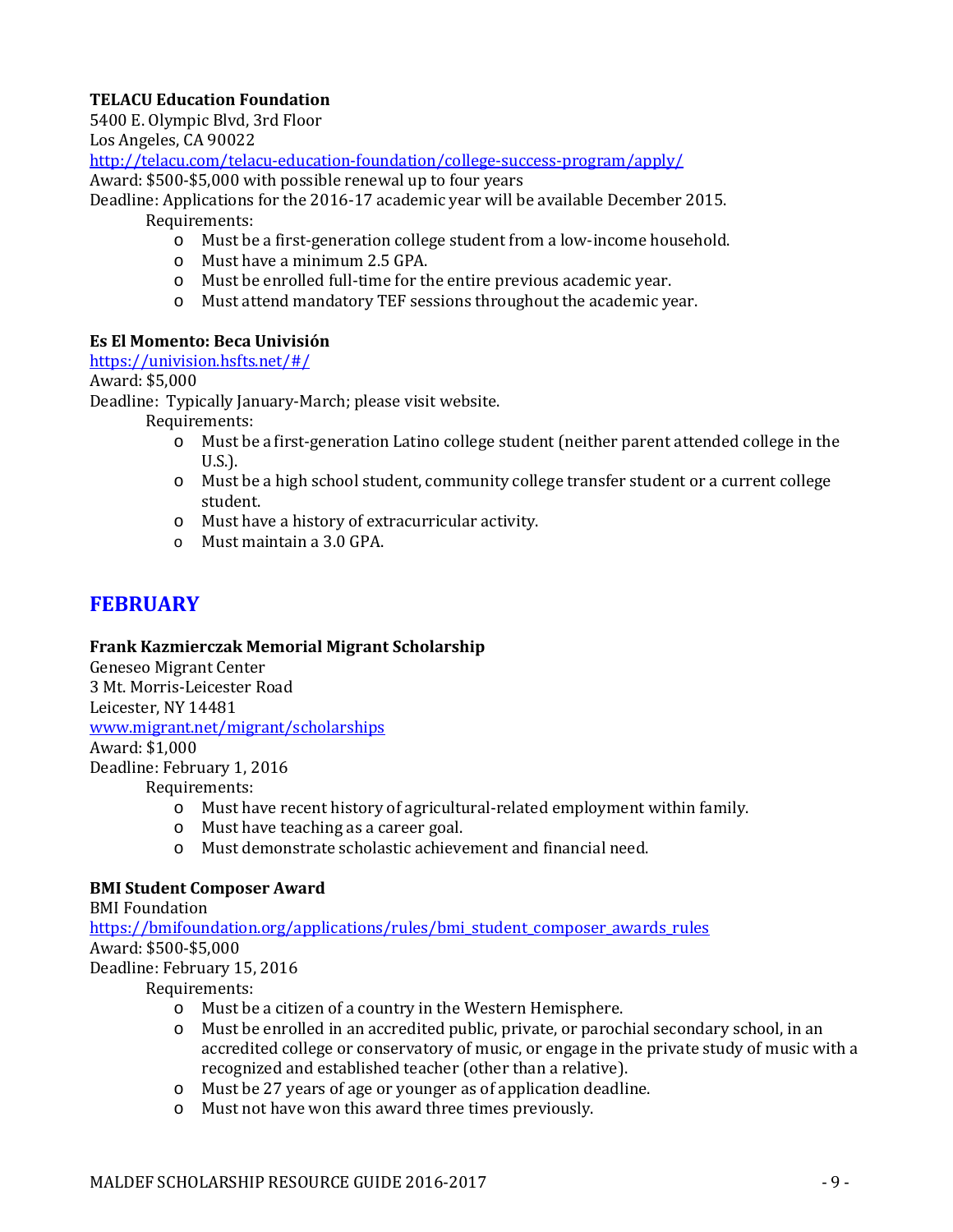# **Que Llueva Café Scholarship**

Chicano Organizing & Research in Education (CORE) Attn: Fourth Annual Que Llueva Café Scholarship P.O. Box 160144 Sacramento, CA 95816 [http://www.ca-core.org/que\\_llueva\\_cafe\\_scholarship\\_program](http://www.ca-core.org/que_llueva_cafe_scholarship_program) [jdelrazo@ca-core.org](mailto:jdelrazo@ca-core.org) Award Amount: \$500 Deadline: February 27, 2016

Requirements:

- o Must be of Chicano/Latino descent.
- o Must be an undocumented student, defined as someone who was born outside of the U.S. and lives here without legal permission of the federal government.
- o Must be or will be a high school or GED graduate who will enroll for the first time in an accredited college or university in the U.S. or Puerto Rico for the 2016-17 academic year.

# **California Teachers Association (CTA)**

CTA Scholarship Committee C/O Human Rights Department PO Box 921 Burlingame, CA 94011 [www.cta.org/About-CTA/CTA-Foundation/Scholarships.aspx](http://www.cta.org/About-CTA/CTA-Foundation/Scholarships.aspx) Award: Multiple scholarships available; award amounts range from \$2,000 – \$5,000. Deadline: Please visit website. Requirements: o Must be a CTA member or dependent of a member.

# **Joe Francomano Scholarship**

Junior Achievement USA One Education Way Colorado Springs, CO 80906 <https://www.juniorachievement.org/web/ja-usa/joe-francomano-scholarship> Award: \$5,000 per year; renewable for up to four years Deadline: February 1, 2016

Requirements:

- o Must submit a personal essay and three letters of recommendation.
- o Must be a high school senior who will graduate before June 30 of the current school year.
- o Must be qualified, upon graduation, to enroll at an accredited four-year college or university.
- o Must have completed JA Career Success™, JA Company Program®, JA Be Entrepreneurial®, JA Exploring Economics®, JA Personal Finance®, JA Titan®, or JA Economics®.
- o Must have a minimum cumulative GPA of 3.0.
- o Must ensure that the application, accompanied by the required supporting documents, is postmarked on or before February 1.
- o Must exemplify academic achievement, leadership skills, and college and career potential.
- o Must write an essay.
- o Must list family income as shown on IRS tax forms.
- o Must re-qualify each year.

# **Latin American Educational Foundation**

561 Santa Fe Drive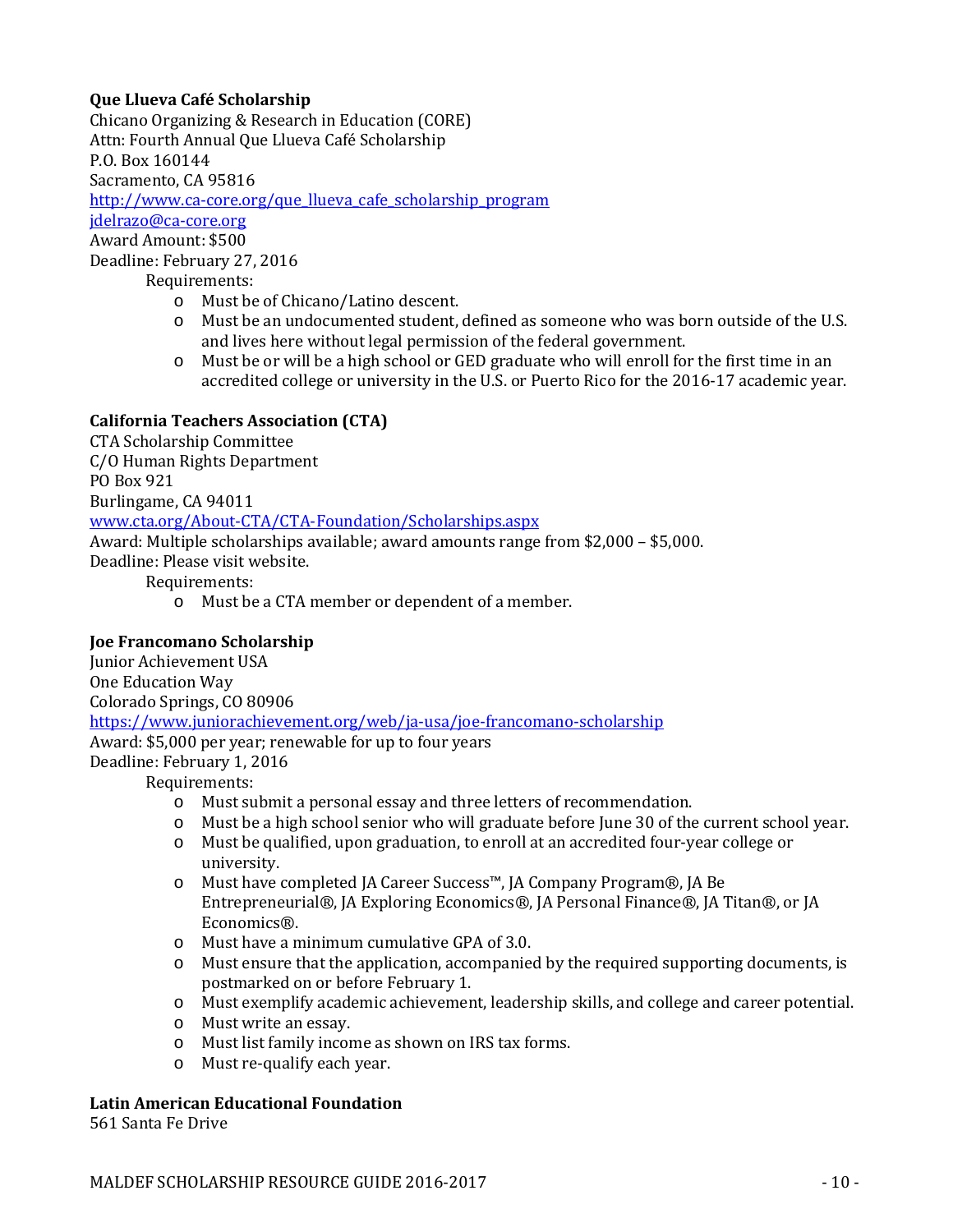Denver, CO 80204

#### <http://www.laef.org/Scholarship>

Award: \$500-\$3,000; renewable for up to five years

Deadline: Applications open January 1, 2016 and close February 15, 2016.

Requirements:

- o Must be a resident of Colorado.
- o Must be of Hispanic/Latino heritage and/or actively involved in the Hispanic/Latino community.
- o Must have a minimum 3.0 cumulative GPA.

### **The Asian Pacific Fund**

465 California Street, Suite 809 San Francisco, CA 94104 <http://asianpacificfund.org/what-we-do/scholarships/apply-for-scholarship/> Award: Twelve scholarships with varied awards available, please visit website. Deadline: Typically in February, please visit website. Requirements:

o Varies by scholarship.

#### **National Association of Hispanic Journalists**

<http://nahj.org/scholarships/> [contact@nahj.org](mailto:contact@nahj.org?subject=From%20the%20NAHJ%20Applications%20pages&body=) (202) 662-7145 Award: Multiple scholarships available; awards range from \$1,000-\$5,000. Deadline: March 15, 2016

Requirements:

- o Must be a full-time undergraduate or graduate student pursuing a career in journalism in English or Spanish-language media or both.
- o Must be enrolled in an accredited community college or university within the United States or Puerto Rico at the time the scholarship is received.

#### **Cal Alumni Association-The Achievement Award Program**

<http://alumni.berkeley.edu/community/scholarships/achievement-award-program> Award: \$6,000 per year and a laptop; AB 540 students are eligible. Deadline: February 2016, please visit website.

Requirements:

- o Must be enrolled as a full-time student at UC Berkeley.
- o Must attend evening scholars' meetings and events throughout the academic year.
- o Must serve ten hours of community service and outreach per semester.
- o Must meet "Satisfactory Academic Progress" as defined by the Office of Financial Aid and the scholar's college.

#### **Pacific Gas and Electric Company Bright Minds Scholarship**

<http://www.pge.com/en/about/community/signatureprograms/education/brightminds/index.page> [pge@scholarshipamerica.org](mailto:pge@scholarshipamerica.org)

Award: \$2,000-\$20,000; renewable for up to five years.

Deadline: February 2016, please visit website.

- o Must be a minimum of 16 years of age and be a high school senior or graduate, have received GED certification, or be a current postsecondary undergraduate student.
- o Must live within the PG&E service area.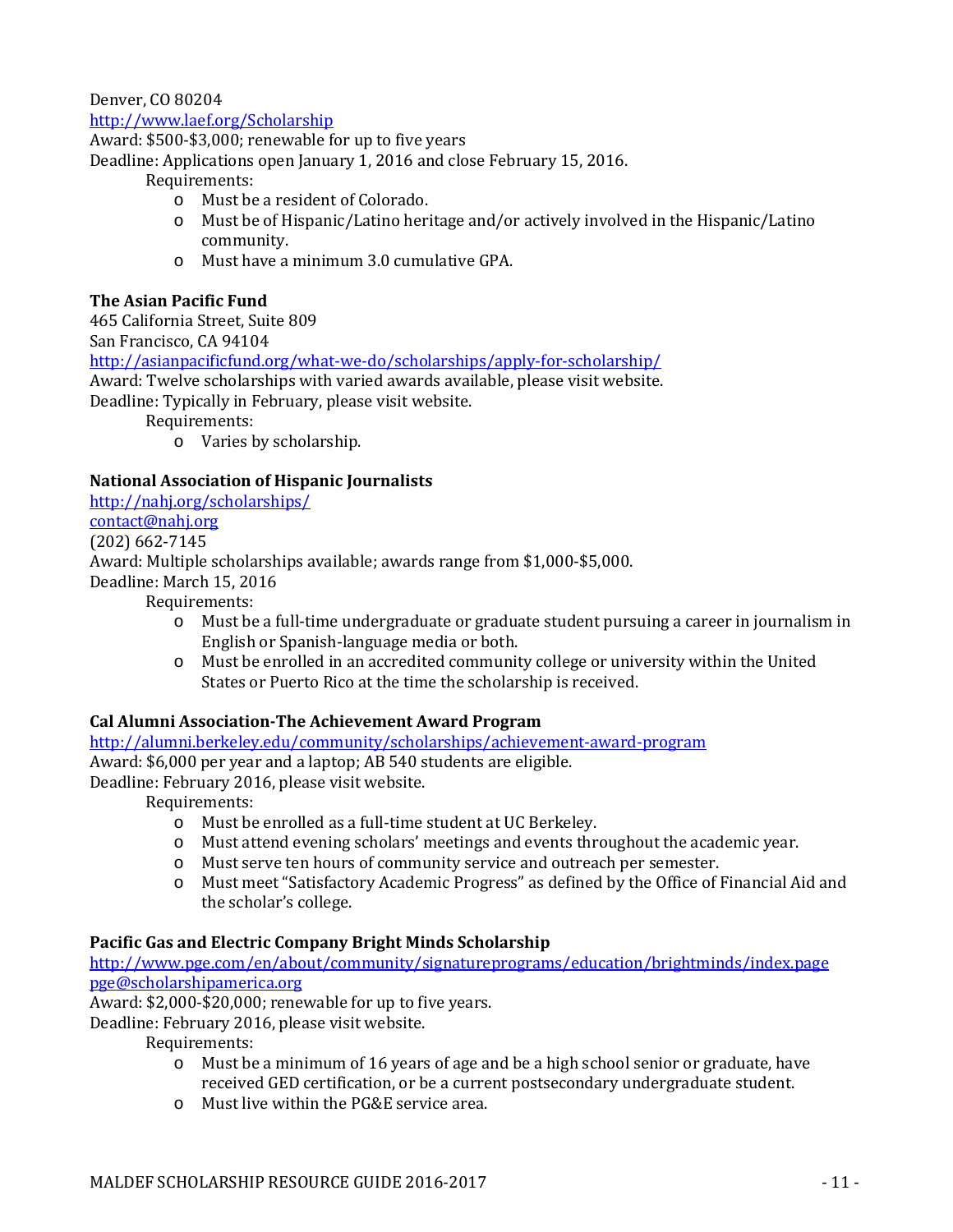o Must plan to enroll in full-time undergraduate study at an accredited two-year or fouryear college, university or vocational-technical school for the entire 2016-17 academic year.

# **Pacific Gas and Electric Company Latino Scholarship**

Latino Employee Resource Group Scholarship Committee Attn: Mario Valadez 77 Beale Street Mail Code B29J San Francisco, CA 94105 [www.pge.com/about/community/education/ergscholarships/](http://www.pge.com/about/community/education/ergscholarships/) Award: \$1,000-\$2,000

Deadline: Applications open in November 2015 and close in early February 2016; visit website for details. Requirements:

- o Must be a minimum of 16 years of age, a high school senior or graduate, or have received GED certification, and plan to enroll in full-time undergraduate study at an accredited twoyear or four-year college, university, or vocational-technical school for the entire 2016- 2017 academic year; or be a current postsecondary undergraduate student.
- o Must live within the PG&E service area, and submit application, proof of address, letters of recommendation and essay.

# **MARCH**

# **California Dream Act Scholarships**

#### **UC Berkeley Undergraduate Dream Act Scholarship**

<http://financialaid.berkeley.edu/berkeley-undergraduate-dream-act-aid>

Award: Up to \$8,000

Deadline: March 2, 2016; please visit website.

Requirements:

- o Must be a current UC Berkeley undergraduate or 2016 spring semester admitted student.
- o Must maintain a 3.0 grade point average (GPA).
- o Must qualify for an AB 540 nonresident tuition exemption.
- o Must be ineligible for federal financial aid.

# **10,000 Degrees Undergraduate Scholarship**

<http://www.10000degrees.org/students/scholarships/undergraduate-scholarships/>

Award: Multiple awards available, visit website for details.

Deadline: March 2, 2016

Requirements:

- o Must demonstrate financial need.
- o Must be enrolled in a program leading to a first associate's degree, bachelor's degree, or teaching credential during the 2016-2017 academic year.

#### **New Leader Scholarship**

<http://newleaderscholarship.org/apply/> Award: \$8,000 Deadline: March 10, 2016

- o Must have attended an institution of higher education for one academic year or more.
- o Must have earned 60 units or more, 24 of which must have been earned in the current institution of attendance.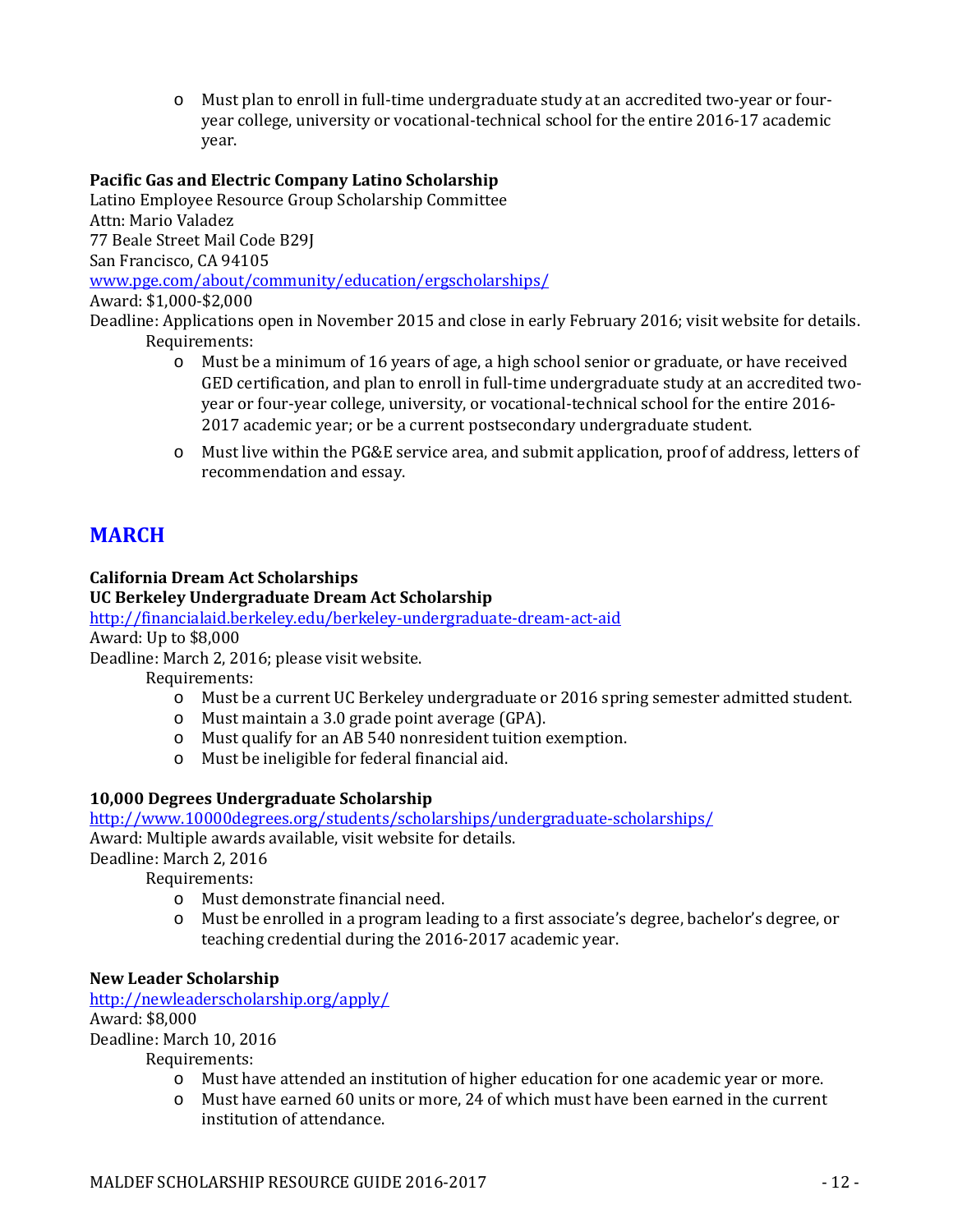# **California's Wine Grape Growers Foundation Scholarship Program**

California Wine Grape Growers Foundation

1121 L Street, Suite 304

Sacramento, CA 95814

[http://cwggf.org/scholarship-info\\_293.html](http://cwggf.org/scholarship-info_293.html)

[info@cawg.org](mailto:info@cawg.org)

(916) 379-8995

Award: \$2,000- \$8,000; multiple scholarships available

Deadline: Applications open late in 2015 and are due March 2016; please visit website for details.

Requirements:

- o Must have a parent/guardian employed as a vineyard worker by a wine grape grower in California during the past and current season.
- o Must be graduating from high school and plan to attend a four-year university or college, or a community college in the fall of 2016.

# **Chicana/Latina Foundation Scholarship Program**

Chicana Latina Foundation Scholarship Committee 1419 Burlingame Ave., Suite W2 Burlingame, CA 94010 <http://www.chicanalatina.org/scholarship.html>

Award: \$1,500

Deadline: Application opens in January 2016 and closes in March 2016; please visit website. Requirements:

- o Must be a woman of Chicana and/or Latina heritage.
- o Must have resided for at least two years in one of the eligible counties in Northern California at the time of application.
- o Must be enrolled in an accredited college, university, or community college in one of the eligible counties in Northern California at the time of application.

# **Humane Education Network: A Voice for Animals Contest**

[www.hennet.org/contest](http://www.hennet.org/contest) [contest@hennet.org](mailto:contest@hennet.org)

Award: \$150-\$750

Deadline: Contest opens in January 2016 and closes in March 2016; please visit website for details in mid-December 2015.

Requirements:

o Varies by scholarship.

# **Leonard M. Perryman Communications Scholarship for Racial Ethnic Minority Students**

Leonard M. Perryman Scholarship Committee

United Methodist Communications

PO Box 320

Nashville, TN 37202-0320

<http://www.umcom.org/about/leonard-m-perryman-scholarship>

Award: \$2,500

Deadline: March 15, 2016

Requirements:<br>
o Must be

Must be a United Methodist minority college student enrolled at the junior or senior level in the religion, journalism, or mass communications department of an accredited college or university in the United States.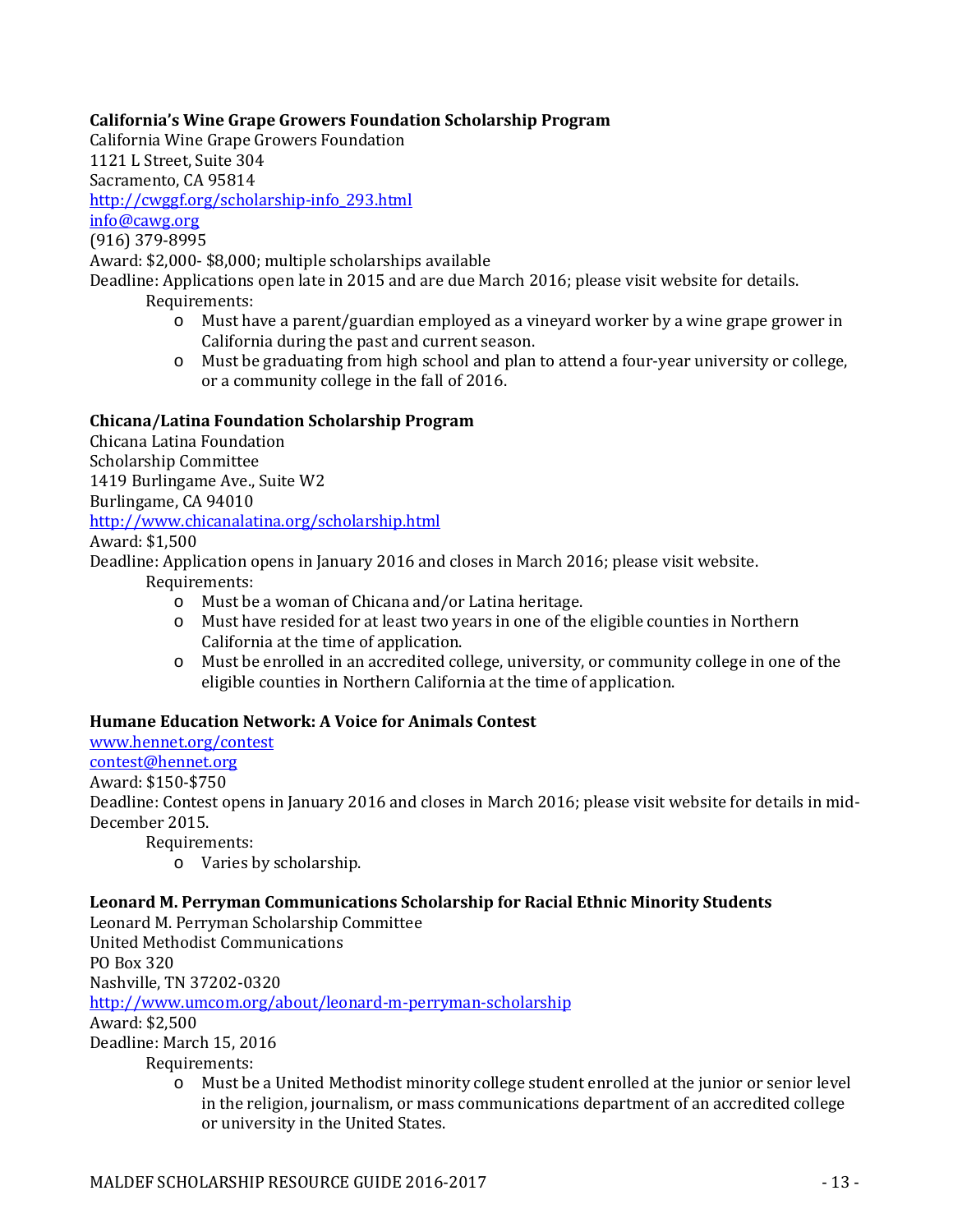# **Beca Foundation General Scholarship Fund**

The Beca Foundation P.O. Box 936 Escondido, CA 92033

<http://www.becafoundation.org/scholarship.htm>

[scholarship@becafoundation.org](mailto:scholarship@becafoundation.org)

Award: Multiple scholarships available; award amounts range from \$500 – \$1,000; please visit website. Deadline: Please visit website.

Requirements:

- o Must be a resident of San Diego County.
- o Must be a high school senior entering a two-or four-year university.

#### **The Andrés y Maria Cárdenas Family Foundation**

Selection Committee P.O. Box 920008 Sylmar, CA 91392-0008

<http://cardenasfoundation.org/apply>

Award: \$500 – \$3,000; qualified AB 540 students are eligible; please visit website.

Deadline: Please visit website.

Requirements:

- o Must be a senior at, or have graduated from, one of the following Northeast San Fernando Valley high schools: Arleta HS, Kennedy HS, Monroe HS, North Hollywood HS, Polytechnic HS, Cesar Chavez Learning Academies HS, San Fernando HS, Sylmar HS, Van Nuys HS or Panorama HS;
- o OR: Must be enrolled as a full-time student at Los Angeles Mission College;
- o OR: Must be accepted or enrolled in a community college, college, or university in the fall 2016 and in attendance through spring 2017 as a full-time student.
- o Must carry at least 12 units as an undergraduate student.

# **A.R.E. Scholarship**

The Association of Raza Educators San Diego

P.O. Box 226768 Los Angeles, CA 90022

<https://sites.google.com/site/aresandiego/home/scholarship>

Award Amount: Up to \$5,000

Deadline: Applications open January 2016 and close March 2016.

Requirements:

- o Must be an undocumented graduating senior or continuing college student.
- o Must show financial need and commitment to the community.

# **Anthem Essay Contest**

The Ayn Rand Institute

<https://www.aynrand.org/students/essaycontests#anthem-1>

Award: \$200-\$2,000; undocumented students are encouraged to apply; please visit the website for more information.

Deadline: March 25, 2016

Requirements:

 $\circ$  Must be an 8<sup>th</sup>, 9<sup>th</sup>, or 10<sup>th</sup> grade student anywhere in the world.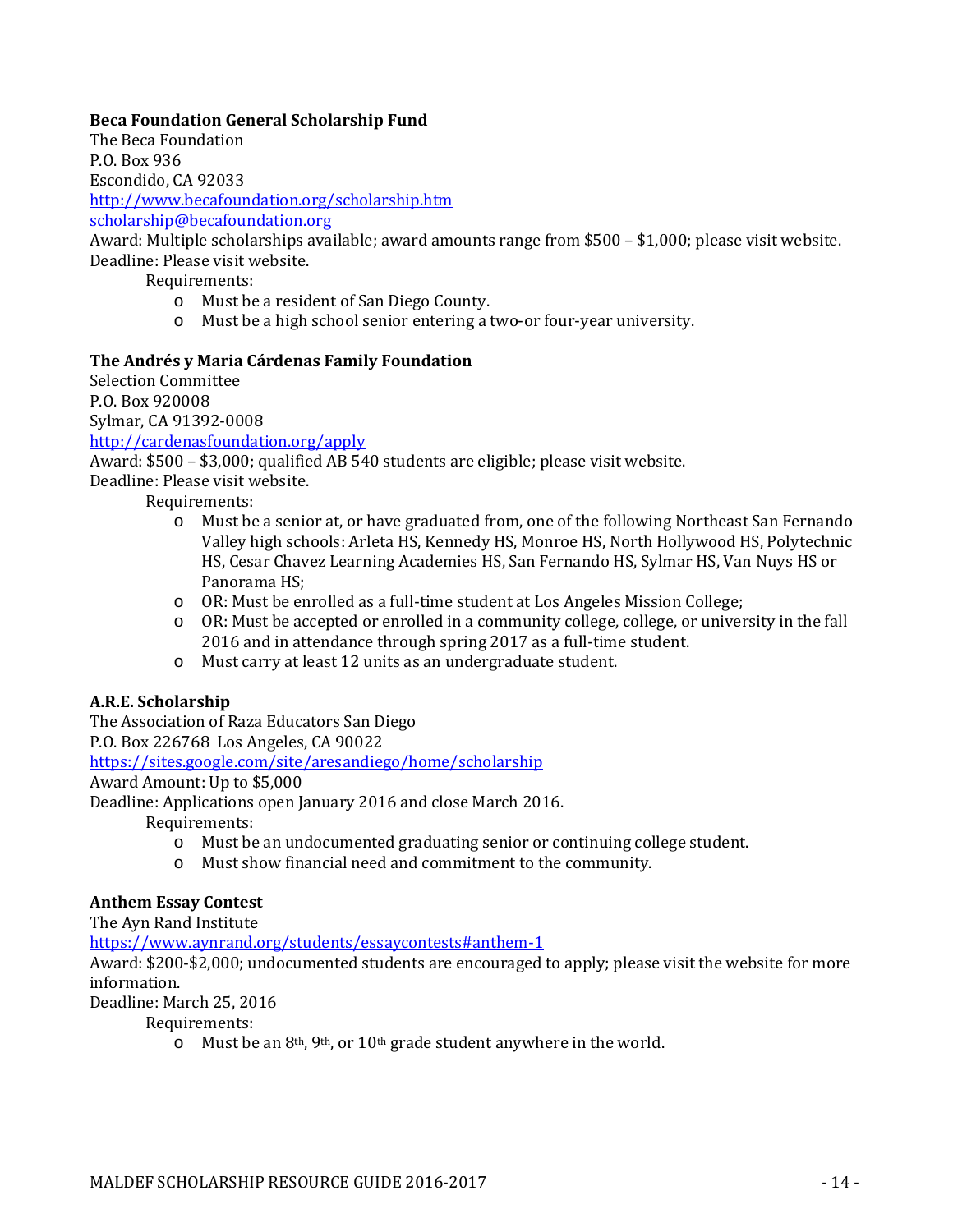# **APRIL**

### **Scholarship for Prospective Educators**

[http://pdkintl.org/prog ramsresources/scholarshipsawards/prospectiveeducator-scholarships/](http://pdkintl.org/prog%20ramsresources/scholarshipsawards/prospectiveeducator-scholarships/) Award: \$500-\$2,000

Deadline: April 1, 2016

Requirements:

- o Must be a high school senior.
- o Must be planning to major in education.

#### **Davis-Putter Scholarship Fund**

P.O. Box 7307

New York, NY 10116-7307

[www.davisputter.org](http://www.davisputter.org/)

[davisputter@davisputter.org](mailto:davisputter@davisputter.org)

Award: Up to \$10,000; undocumented students are invited to apply.

Deadline: Applications open January 1, 2016 and close April 1, 2016.

Requirements:

o Must demonstrate activism in the struggle to achieve civil rights, economic justice, international solidarity, or other progressive issues.

#### **Bill Coggins Community Leadership Award**

Kaiser Permanente Watts Counseling and Learning Center 1465 E. 103rd Street Los Angeles, CA 90002 (323) 564-7911 Award: \$1,000-\$2,000 Deadline: Call the Watts Counseling and Learning Center in January 2016 for application.

Requirements:

- o Must be a high school senior who lives OR attends a school within the boundaries specified in the application packet.
- o Must have a minimum cumulative 2.8 GPA.
- o Must demonstrate commitment to community leadership.

#### **Futuro Brillante Scholarship**

Buena Clinton Concilio de Padres/Buena Clinton Youth & Family Center 12661 Sunswept Avenue Garden Grove, CA 92843 (714) 741-5768 Award Amount: \$500 Deadline: Application is available for a month in the spring; typically April-May. Requirements: o Must pick up application in person.

- o Must be a student who resides in the Buena Clinton neighborhood.
- o Must be a high school senior and/or college student (freshman-junior year); please call for details.

#### **Congressional Hispanic Caucus Scholarships**

#### [www.chci.org/scholarships](http://www.chci.org/scholarships)

Award: Award amounts vary as multiple scholarships are available; please visit website.

Deadline: 2016-2017 applications will be available in September 2015; please visit website for details. Requirements:

o Must show consistent, active participation in public or community service.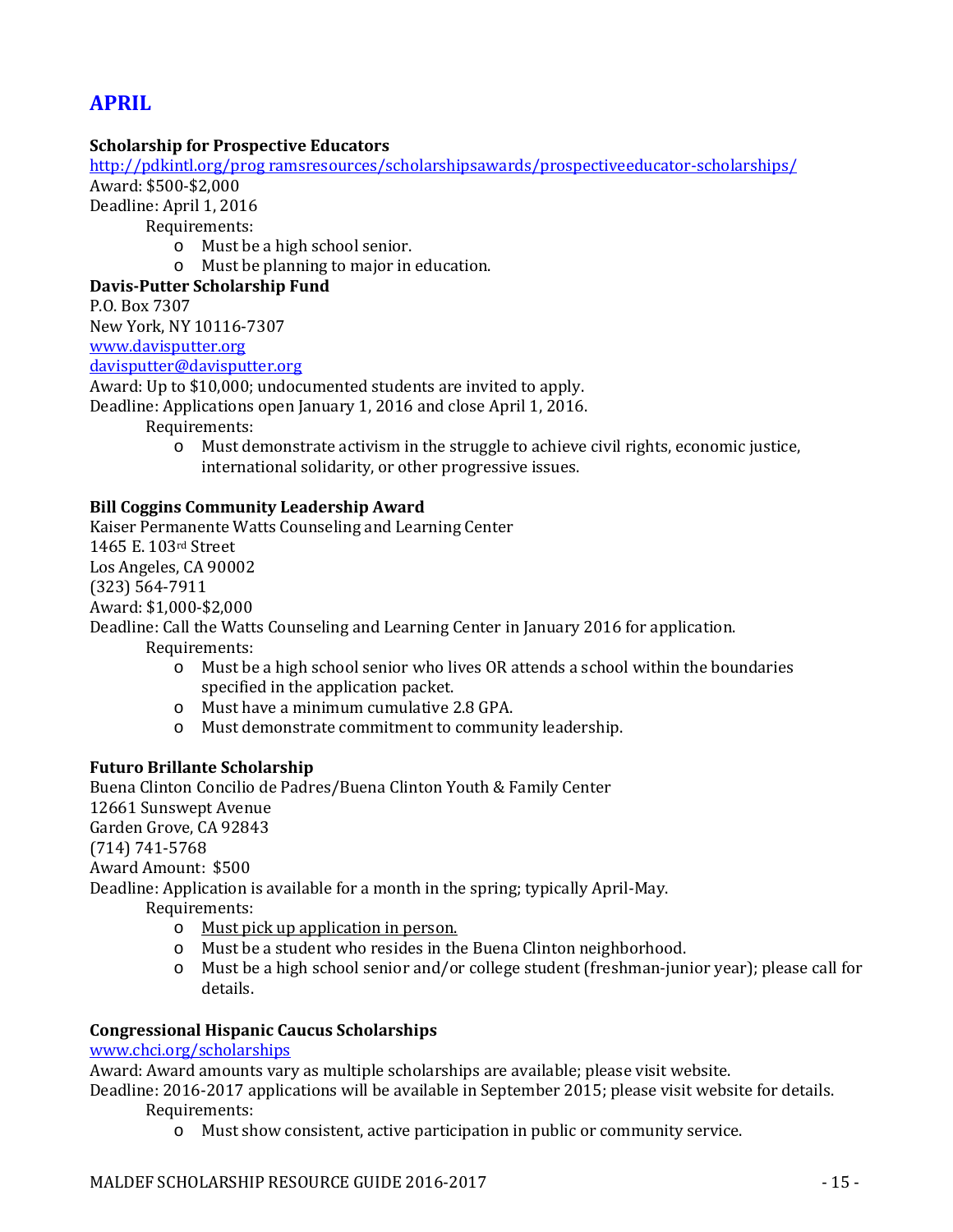- o Must be enrolled as a full-time student in a United States Department of Education accredited community college, four-year university, or graduate/professional program within the United States or Puerto Rico during the period for which scholarship is requested.
- o Must demonstrate financial need.
- o Must be a U.S. citizen, lawful permanent resident, asylee, or individual who is lawfully authorized to work full-time without restriction for any U.S. employer and who, at the time of application, possesses lawful evidence of employment authorization.

### **The Fountainhead Essay Contest**

#### The Ayn Rand Institute

<http://www.aynrand.org/students/essay-contests#thefountainhead-1>

Award: \$50-\$10,000; undocumented students are encouraged to apply; please visit the website for more information.

Deadline: April 29, 2016

Requirements:

o Varies by scholarship.

#### **A.W. Bodine – Sunkist Growers Scholarship**

P.O. Box 7888

Van Nuys, CA 91409-7888

[www.sunkist.com/about/bodine\\_scholarship.aspx](http://www.sunkist.com/about/bodine_scholarship.aspx)

Award: \$2,000 per academic year; renewable for up to four years of full-time undergraduate studies. Deadline: April 30, 2016; please visit website fall 2015.

Requirements:

- o Must have a background in California or Arizona agriculture.
- Must show that the student or someone in the student's immediate family derived the majority of his or her income from agricultural work.
- o Must demonstrate financial need.

# **Esperanza Education Fund**

P.O. Box 27507 Washington, D.C. 20038 [www.esperanzafund.org/scholarship](http://www.esperanzafund.org/scholarship) [apply@esperanzafund.org](mailto:apply@esperanzafund.org) Award: \$5,000 - \$20,000

Deadline: Please visit website; deadlines typically in April.

Requirements:

- o Must be born outside of the U.S. or have two parents born outside of the U.S.
- o Must be a graduating senior at a high school in the District of Columbia, Maryland, or Virginia.
- o Must enroll full-time at an accredited public college or university.

# **Phi Delta Kappa International**

<http://pdkintl.org/programs-resources/scholarships-awards/>

Award: Multiple scholarships available; award amounts vary.

Deadline: Please visit website.

Requirements:

o Must show an affiliation with or connection to Phi Delta Kappa; please visit website for details.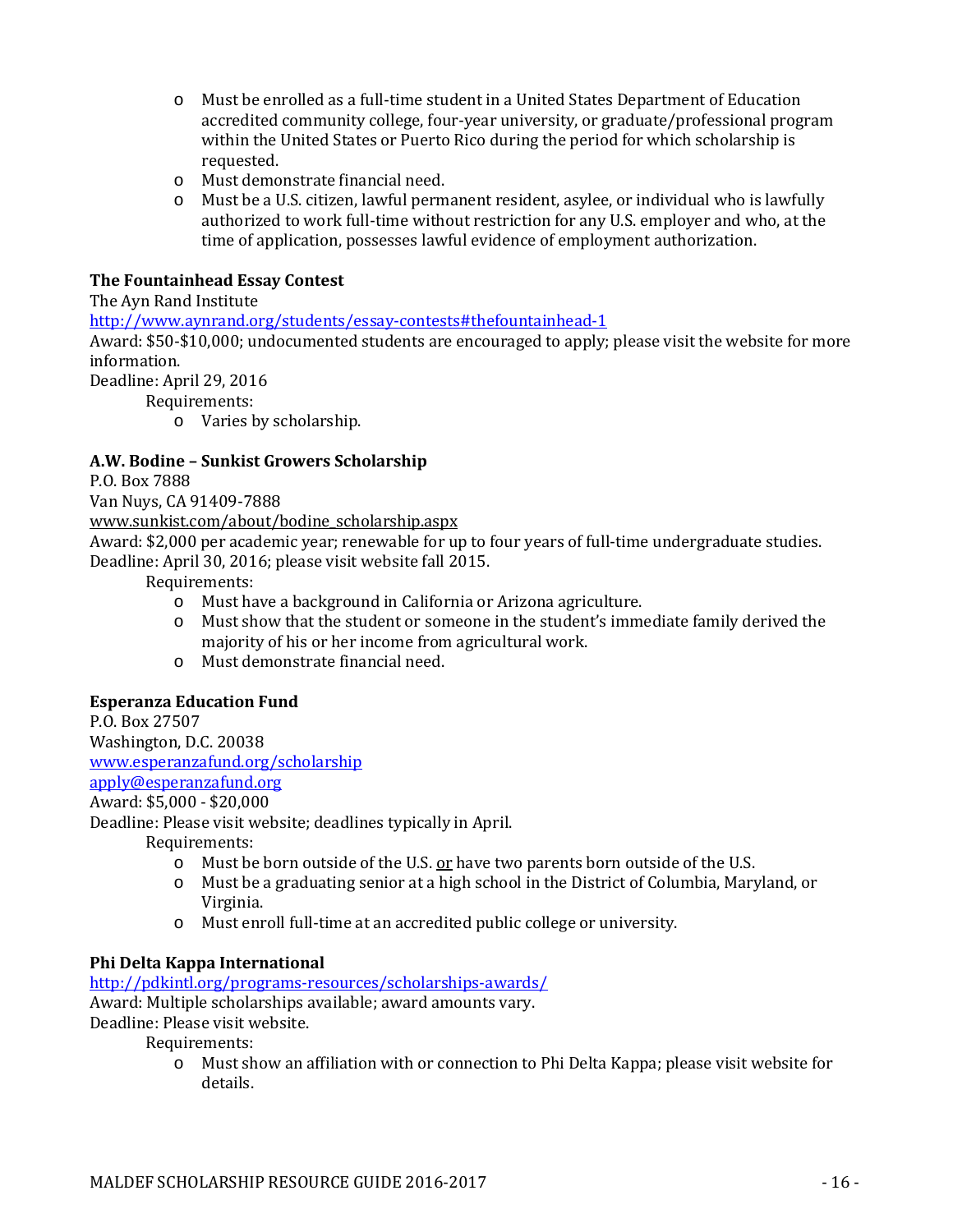### **Hispanic Engineers National Achievement Awards**

<http://www.greatmindsinstem.org/college/henaac-scholarship-application-guidelines> [gcruz@greatmindsinstem.org](mailto:gcruz@greatmindsinstem.org)

Award: Multiple scholarships available; award amounts vary; please visit website.

Deadline: Applications open in January 2016 and close April 30, 2016.

#### Requirements:

- o Must demonstrate leadership through academic achievements and campus/community activities.
- o Must be a Science, Technology, Engineering or Math related major.
- o Must have an overall GPA of 3.0 or higher.
- o Must be of Hispanic origin and/or must significantly participate in and promote organizations and activities in the Hispanic community.
- o Must be enrolled in an undergraduate or graduate program for the preceding fall semester, at an accredited 2-year or 4-year college/university in the United States or its territories.

# **Puerto Rican Bar Association (PRBA) Scholarship Award**

PRBA Scholarship Fund C/O Borah Goldstein 377 Broadway, 6th Floor New York, NY 10013 <http://www.prba.net/> Award: \$2,500-\$5,000

Deadline: Typically in April; please visit website.

Requirements:

- o Must be a Latino first- or second-year law student permanently residing and/or attending law school in New York State.
- o Must be in a JD program at an American Bar Association-approved school; third year evening students are also eligible to apply.
- o Must show financial need and academic promise.

# **PFLAG National Scholarship Program**

1828 L St. NW, Suite 660 Washington, DC 20036

<http://community.pflag.org/scholarship>

Award: \$1,000 - \$5,000

Deadline: Applications open in February 2016 and close in April 2016.

Requirements:

- o Must be a graduating senior entering higher education for the first time in the current calendar year.
- o Must self-identify as gay, lesbian, bisexual, transgender (LGBT) or an ally.
- o Must demonstrate an interest in service to the LGBT community.
- o Must have applied to an accredited U.S. higher education institution.

# **Hispanic Association of Colleges and Universities (HACU) Scholarship Program**

<http://www.hacu.net/hacu/Scholarships.asp>

# [scholarship@hacu.net](mailto:scholarship@hacu.net)

Award: Multiple scholarships available; award amounts vary; please visit website.

Deadline: Typically in April-May; please visit website in January 2016.

- o Must demonstrate financial need (typically determined by FAFSA).
- o Must meet specific criteria for each scholarship.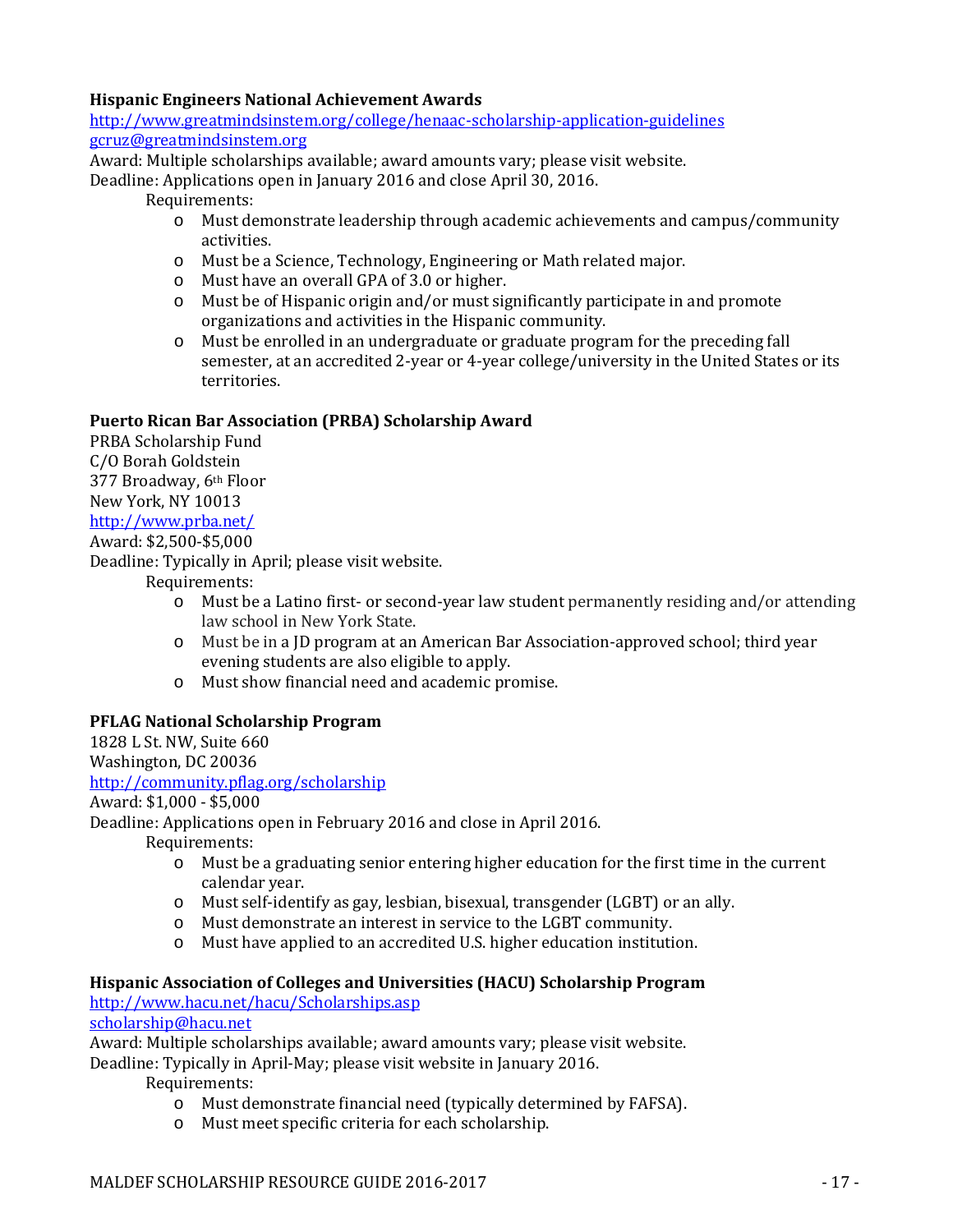- o Must attend a HACU-member college or university in the U.S. or Puerto Rico at the time applications are completed and scholarship awards are made. Please view a list of HACUmember institutions on website.
- o Must be an enrolled college student.

# **MAY**

# **El Café del Futuro**

Café Bustelo and the Hispanic Association of Colleges and Universities (HACU) [http://www.hacu.net/hacu/scholarships.asp.](http://www.hacu.net/hacu/scholarships.asp) Award: \$5,000 Deadline: Applications open in January 2016 and close May 2016; please visit website for details.

Requirements:

o Varies by scholarship.

# **B. Davis Scholarship**

[www.studentawardsearch.com/scholarships.htm](http://www.studentawardsearch.com/scholarships.htm) [awards@studentawardsearch.com](mailto:awards@studentawardsearch.com)

Award: \$1000; no age restriction; please visit website.

Deadline: May 23, 2016

Requirements:

- o Must be a high school junior or senior;
- o OR: Must be registered in a post-secondary institution.

# **Lánzate Southwest Travel Award Program**

Southwest Airlines and the Hispanic Association of Colleges and Universities (HACU) <http://www.hacu.net/hacu/Lanzate.asp>

[development@hacu.net](mailto:development@hacu.net)

Award: 1-4 Roundtrip tickets for undergraduate or graduate student and/or parent, to and from university.

Deadline: Typically in May; please visit website in late 2015 or after.

Requirements:

- o Must be enrolled in a college at least 200 miles from their designated home.
- o Must be 18 years old or older at time of application.
- o Must be a legal U.S. resident.
- o Must have a minimum 2.5 GPA.

# **Center for Student Opportunity (CSO) "I'm First!" Scholarship**

<http://www.imfirst.org/scholarship/>

Award: \$1,000 per year, renewable for four years; undocumented students are eligible and strongly encouraged to apply.

Deadline: Typically in May; please visit website January 2016.

Requirements:

- o Must be a high school (or home-schooled) senior attending school in the United States.
- o Must be a first-generation college student (neither parent has earned a four-year college degree).
- o Must plan to attend a CSO-partner college or university (visit website for list).

# **Radio Television Digital News Association**

RTDNF Scholarships 4121 Plank Road #512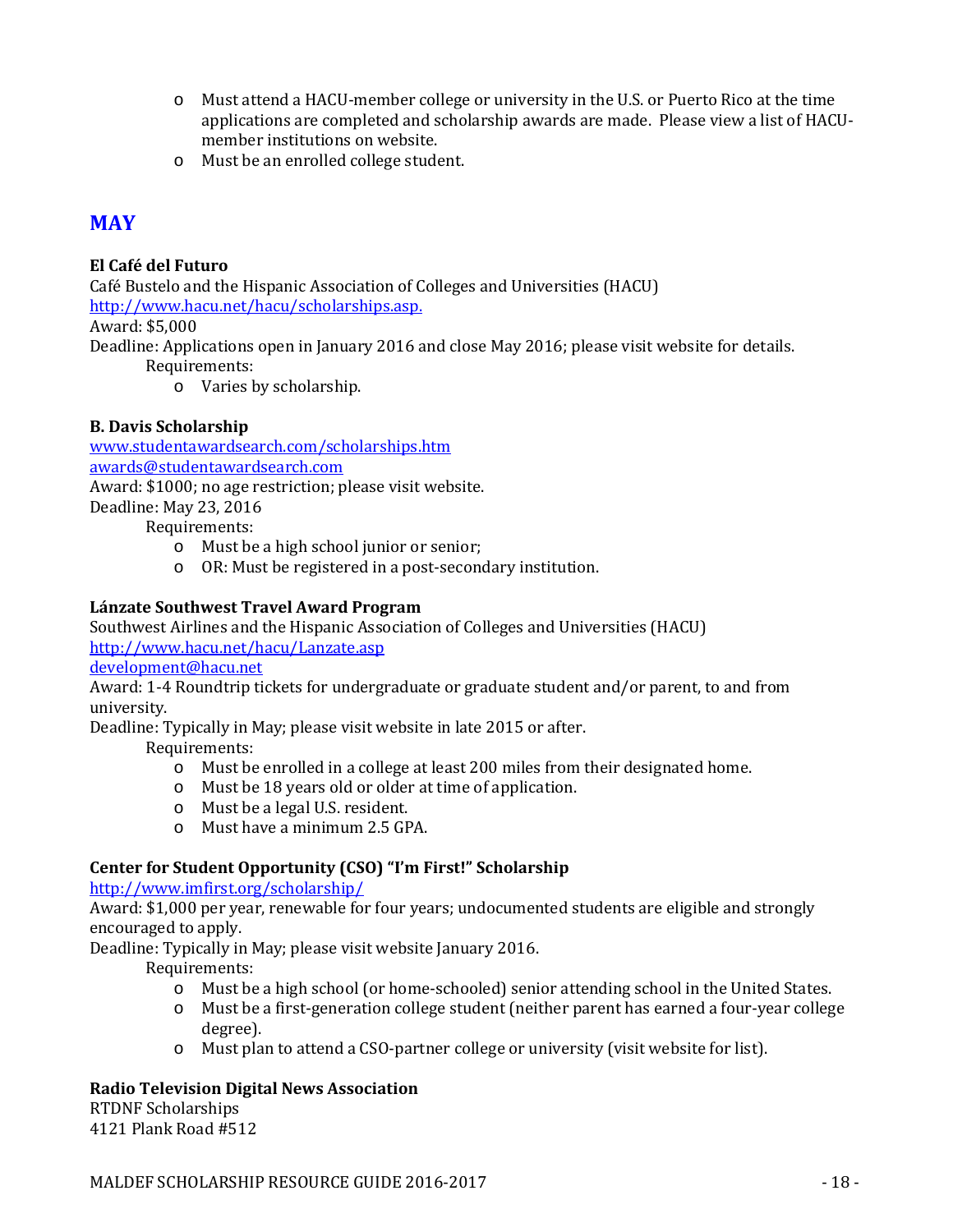Fredericksburg, VA 22407 <http://www.rtdna.org/content/scholarships> [karenh@rtdna.org](mailto:karenh@rtdna.org)

Award: Multiple scholarships available; award amounts vary; please visit website.

Deadline: Applications open in January 2016 and close May 2016; please visit website for details.

Requirements:

o Varies by scholarship.

# **Le Petit Scholarship NATIONAL**

<http://lepetitsoldat.com/Scholarship-C359535.aspx> [LeScholarship@gmail.com](mailto:LeScholarship@gmail.com)

Award: \$2,000; \$1,000 each semester

Deadline: May 2016; please visit website for details.

Requirements:

- o Must be enrolled in the fall, spring, or summer semester at any accredited United States college, university or institution of higher education.
- o Write and email a 400+ word essay t[o LeScholarship@gmail.com;](mailto:LeScholarship@gmail.com) please visit website for essay topic.

# **Byron Hanke Fellowship**

[http://www.cairf.org/sc holarships/hanke.aspx](http://www.cairf.org/sc%20holarships/hanke.aspx) Award: \$2,000-\$5,000 Deadline: May 1, 2016

Requirements:

- o Must be a graduate student.
- o Must be working on topics related to community organizations.

# **Illinois Latino Council on Higher Education (ILACHE) Scholarship**

<http://www.ilache.com/newsletter/3221507>

Award: \$1,000

Deadline: Typically in May; please visit website early 2016.

Requirements:

- o Must be a Latino/a student in Illinois.
- o Must exhibit outstanding commitment to learning, community service, and leadership.

# **JUNE**

# **SALEF Fulfilling Our Dreams Scholarship Fund**

Salvadoran American Leadership and Educational Fund 1625 W Olympic Blvd., Suite 718 Los Angeles, CA 90015 [www.salef.org](http://www.salef.org/) [lmgonzalez@salef.org](mailto:lmgonzalez@salef.org) Award: \$500-\$2,500; please visit website for details. Deadline: June 2016 (projected) Requirements:

o Must be an 8th, 9th, or 10th grade student anywhere in the world.

# **Tylenol Future Care Scholarships**

Citizen's Scholarship Foundation of America, Inc. 1505 Riverview Road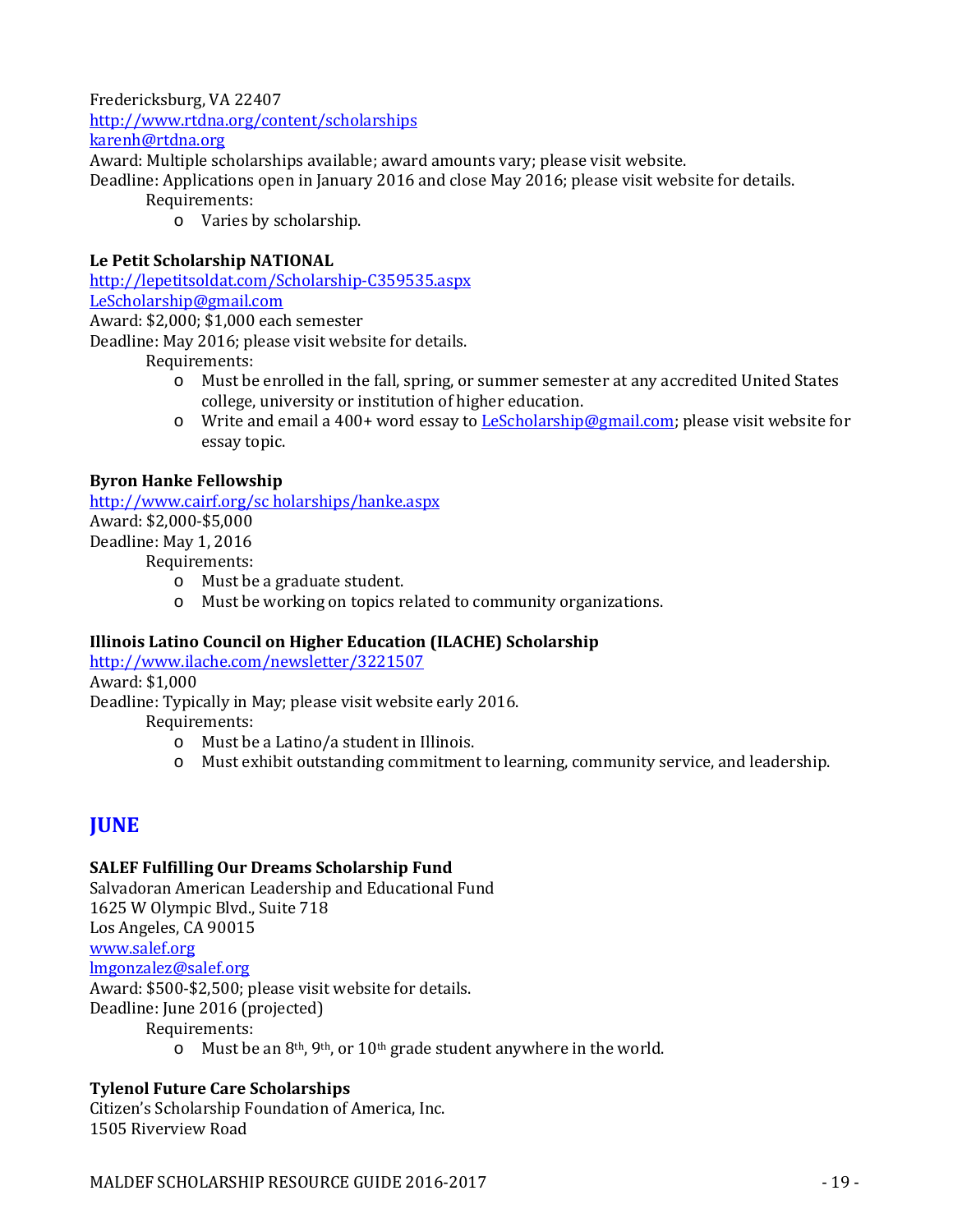#### P.O. Box 88 St. Peter, MN 56082 <http://www.tylenol.com/news/scholarship>

# Award: \$500-\$10,000

Deadline: Typically in June; please visit website in fall of 2015.

- o Must be a resident of the United States, Puerto Rico or the District of Columbia.
- o Undergraduates must have completed at least one year of study by spring of 2016 at an accredited two- or four-year college, university or vocational technical school, and be able to provide proof of enrollment in a degree program in public health/health education, medical school, nursing, and/or pharmacy.
- o Graduate students must be able to provide proof of enrollment in a graduate program in public health/health education, medical school, nursing and/or pharmacy degree program.
- o Must have one or more years of school remaining.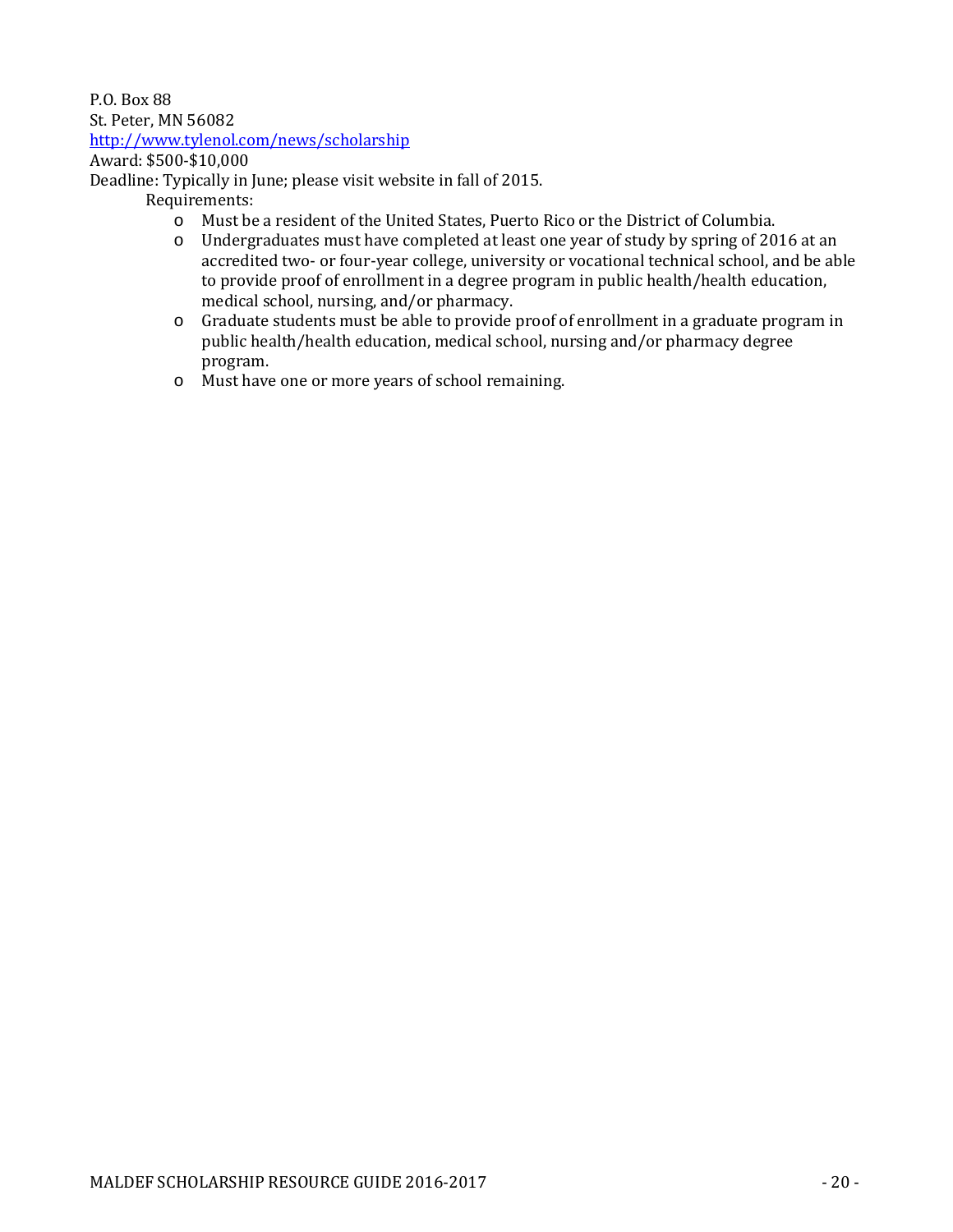# **Additional Scholarships for College Students**

**\***The following scholarships require legal status or U.S. citizenship as a qualifying factor.

# **Wal-Mart Foundation**

<http://foundation.walmart.com/our-focus/associate-scholarships>

Award: Up to \$3,000

Deadline: Quarterly award opportunities; please visit website.

Requirements:

- o Must be a Wal-Mart or Sam's Club associates or dependent of a company employee.
- o Must be able to prove financial need.
- o Must be a U.S. citizen or permanent legal resident.

# **Ronald McDonald House Charities (RMHC) HACER Scholarship**

<http://www.rmhc.org/rmhc-us-scholarships>

Award: Multiple awards; please visit website.

Deadline: Application period opens fall 2016; please visit website.

Requirements:

- o Must be a senior in high school and younger than 21 years old.
- o Must be eligible to attend a two- or four-year college, university or technical school with a full course of study.
- o Must be a legal U.S. resident.
- o Must live in a participating RMHC Chapter's geographic area.

# **Breakthrough to Nursing Scholarships for Ethnic People of Color**

National Student Nurses Association, Inc. Attn: NSNA Foundation

555 W 57th Street, Suite 1327

New York, NY 10019

[www.nsna.org/FoundationScholarships.aspx](http://www.nsna.org/FoundationScholarships.aspx)

(718) 210-0705

Award: \$1,000-\$7,500

Deadline: January 29, 2016; application period opens September 2015.

Requirements:

- o Must be a U.S. citizen or student with an Alien Registration number currently enrolled in a state-approved school of nursing or pre-nursing in associate degree, baccalaureate, diploma, generic doctorate, and generic master's programs.
- o Must reside in selected regions of the U.S.

Must show academic achievement, financial need, and involvement in nursing student organizations and community activities related to health care.

# **Los Hermanos de Stanford**

[www.stanford.edu/group/hermanos](http://www.stanford.edu/group/hermanos)

loshermanosscholarship@gmail.com

Award: Varies; applicants do not have to apply to or gain admission to Stanford to be eligible; please visit website.

Deadline: Typically in May; please visit website.

- o Must be of Latino descent.
- o Must demonstrate commitment to academic excellence, community service, and cultural awareness.
- o Must demonstrate financial need.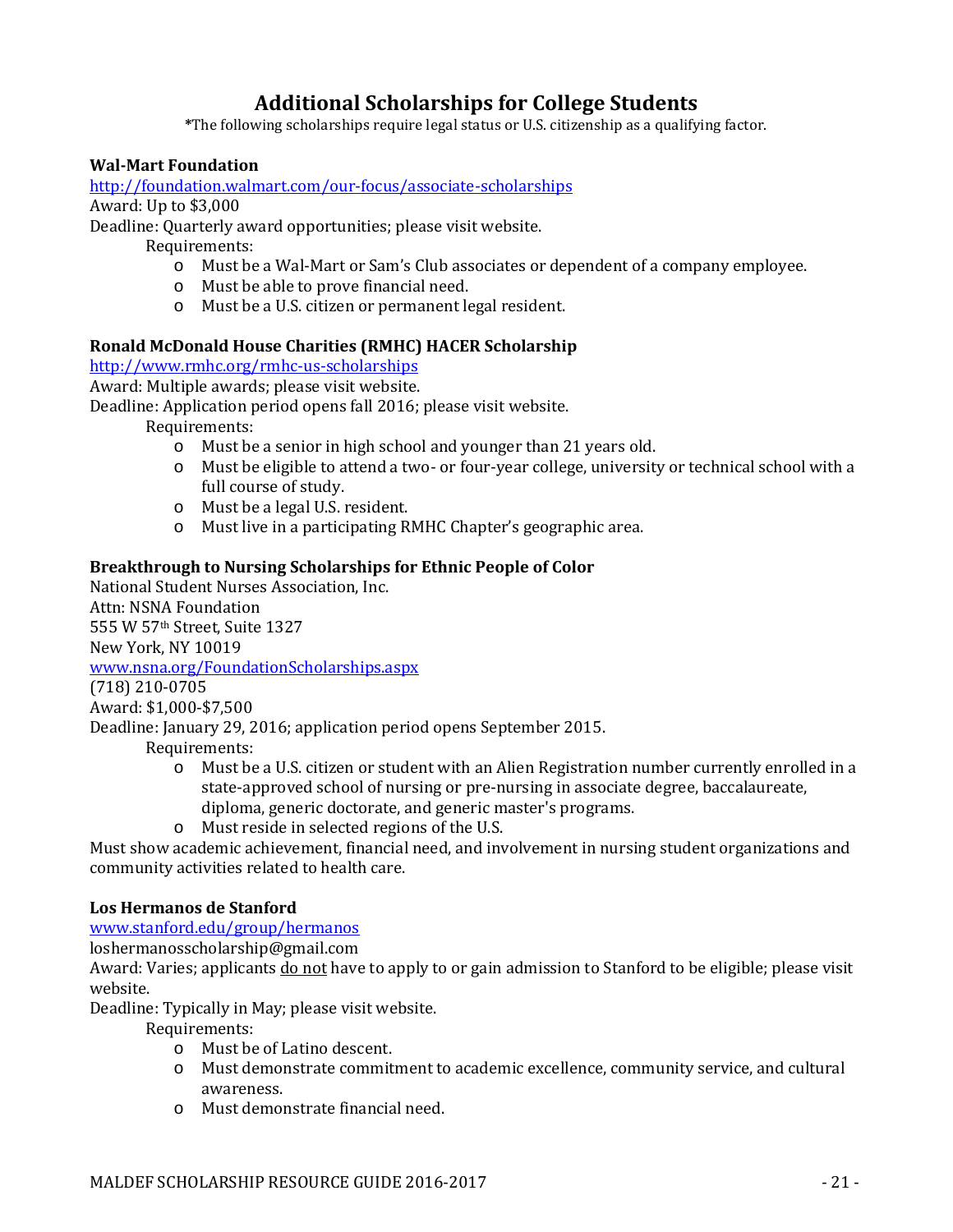### **College Assistance Migrant Program (CAMP)**

Migrant Students 1725 NE Upper Drive Pullman, WA 99163 (509) 368-7132 <http://www.migrantstudents.org/scholarships/campscholarship.html> [Support@MigrantStudent.org](mailto:Support@MigrantStudent.org) (509) 368-7132 Award: Multiple awards; please visit website. Deadline: Please visit website.

Requirements:

- o Must be from a family of migrant or seasonal farm workers.
- o Must be a U.S. Citizen or U.S. lawful permanent resident.

#### **World Studios AIGA Scholarships**

164 Fifth Avenue New York, NY 10010 <http://www.aiga.org/worldstudio-scholarship/> [scholarship@aiga.org](mailto:scholarship@aiga.org) Award: \$2,000-\$3,000 Deadline: Late March 2016; please visit website for details. Requirements: o Must be a minority college student in an American college.

- o Must be economically disadvantaged.
- o Must major in advertising (art direction only), fine art, graphic design, illustration, interactive design/motion graphics or photography. Please visit website for more details.

#### **Automotive Hall of Fame Scholarship**

21400 Oakwood Boulevard

Dearborn, Michigan 48124

<http://www.automotivehalloffame.org/education>

[eva@thedrivingspirit.org](mailto:eva@thedrivingspirit.org)

Award: Multiples scholarships available; please visit website.

Deadline: Typically between February and June; please visit website.

Requirements:

- o Must have sincere interest in an automotive career.
- o Must have received an acceptance letter from an accredited college or university.
- o Must provide official transcript and two letters of recommendation.

# **Buick Achievers Scholarship Program**

[www.buickachievers.com](http://www.buickachievers.com/)

Award: \$2,000-\$25,000 per year, up to \$100,000 over a four year period.

Deadline: Typically February; please visit website.

Requirements:

o Please visit website for details.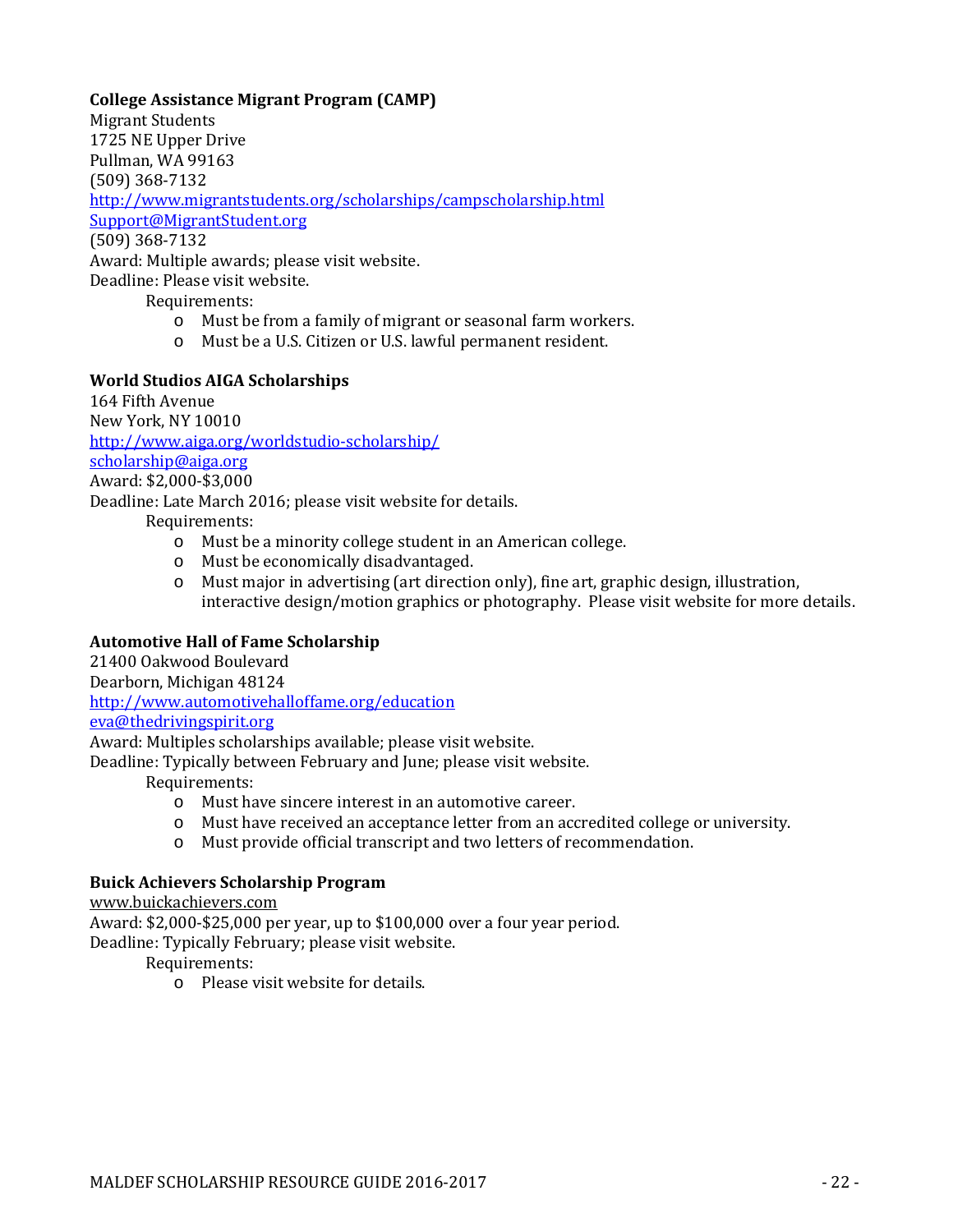#### **Additional Resources/Recursos Adicionales**

#### **The U.S. Department of Education Resource Guide: Supporting Undocumented Youth**

<http://www2.ed.gov/about/overview/focus/supporting-undocumented-youth.pdf>

This resource released by the U.S. Department of Education in October 2015 is an extensive guide aimed at helping educators, school leaders, and community organizations better support undocumented youth, including Deferred Action for Childhood Arrivals (DACA) recipients.

#### **National Council of La Raza**

#### <http://www.nclr.org/>

From this link, view the "Keeping the Dream Alive: Resource Guide for Undocumented Students" for tips on resume writing and fundraising for college.

#### **Educators for Fair Consideration**

#### [www.e4fc.org](http://www.e4fc.org/)

This website provides a list of scholarships for qualified undocumented students in the San Francisco Bay area. The organization provides free legal case analysis services for undocumented youth. To inquire, contact Krsna Avila, E4FC's Legal Services Manager at [krsna@e4fc.org.](mailto:krsna@e4fc.org)

#### **Latino College Dollars**

#### [www.latinocollegedollars.org](http://www.latinocollegedollars.org/)

Visit this website for a database of scholarships for Latino college students, and information on how to plan and pay for college.

#### **Congressional Hispanic Caucus Institute Scholarship Database**

#### [www.chci.org](http://www.chci.org/)

Visit this website for scholarship opportunities for Latino students with a history of performing public service-oriented activities in the community.

# **Office of Congresswoman Lucille Roybal-Allard Scholarship Directory**

#### <http://roybal-allard.house.gov/students/>

Visit this website for a list of scholarships, internship opportunities, fellowships, and links to other useful websites.

#### **Scholarships.com**

#### [www.scholarships.com](http://www.scholarships.com/)

Visit this website for tips on how to conduct a scholarship search; who to ask for help at your school; how to prepare your scholarship applications, including tips on writing the winning scholarship essay and creating a resume.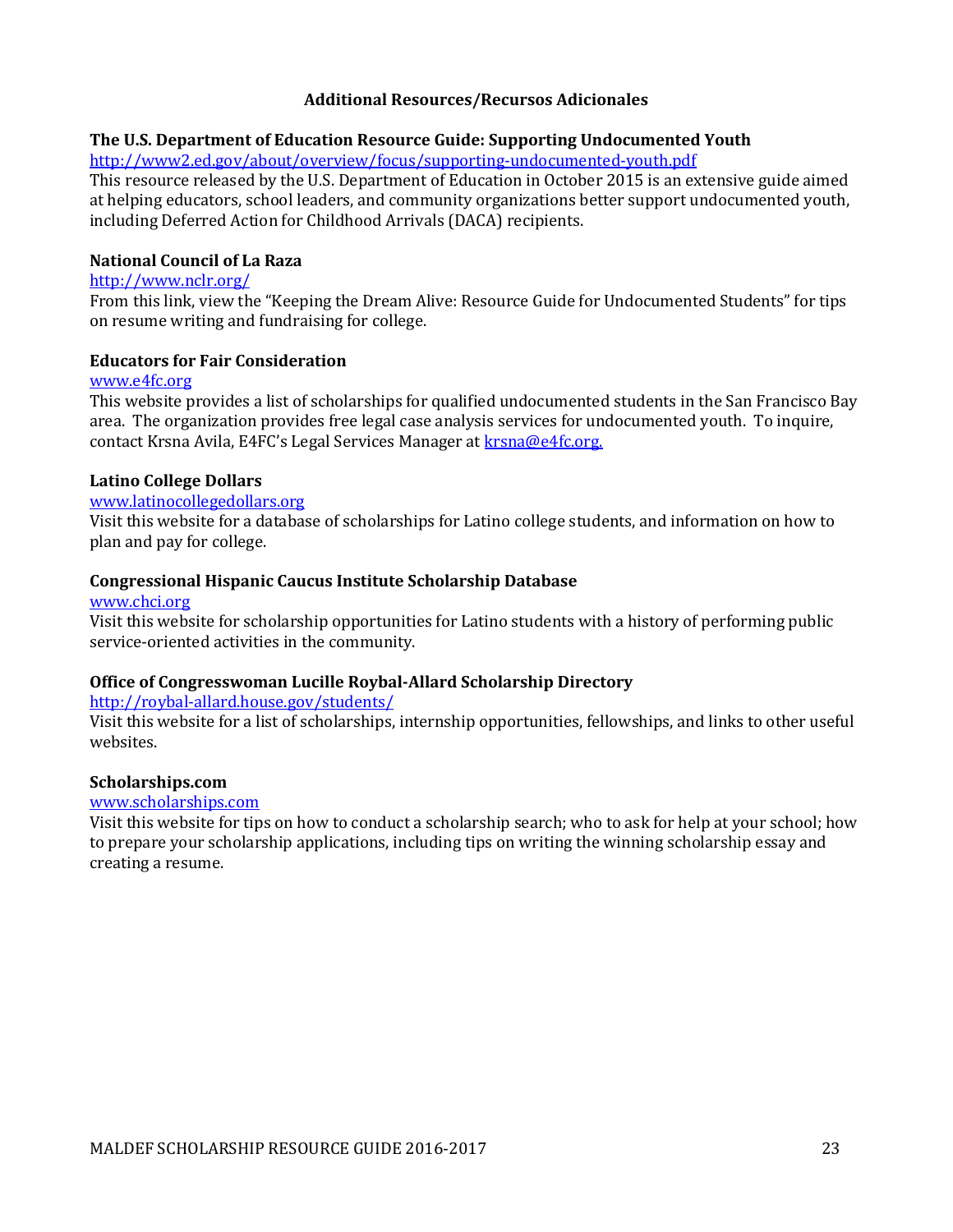### **BEYOND THE GRADES AND THE SAT[1](#page-24-0):**

*The other things you need to apply for college!*

# **1. "BRAG SHEET"**

- $\Box$  Start now-- write down all activities and groups you've participated in while in high school, and be specific!
- $\Box$  Include on your list all of your activities and accomplishments by grade level:
	- o Internships and volunteer work
	- o Jobs
	- o Sports teams
	- o School Clubs (Leadership, Student Government, etc.)
	- o Clubs outside of school (church/community youth groups, Boys and Girls Club etc.)
	- o Performing arts, visual arts, band/orchestra
	- o Other important outside involvement
- $\Box$  List separately all awards and recognitions you have received as an individual or as part of a group/team.
- $\Box$  Document the time period during which you participated in each activity listed:
	- o Include a start date and an end date or if it's an ongoing activity.
- $\Box$  Write a short statement describing your role within each activity on your "brag sheet."

# **2. PERSONAL STATEMENTS**

- $\Box$  Look for past personal statements online to get an idea of how your personal statement should be written.
- $\Box$  Draft a few personal statements going into your senior year.
- $\Box$  Ask one or two others to read your drafts and provide feedback.
- $\Box$  Modify your personal statements to use them for different applications.

# **3. LETTERS OF RECOMMENDATION (LOR)**

- $\Box$  Determine how many letter of recommendation you will need:
	- o Which colleges/universities that you're applying to require an LOR?
	- o Of those colleges/universities—how many LORs does each request?
- $\Box$  Decide whom you will ask to write an LOR for you:
	- o Ask yourself with whom you have a good relationship, and who has seen your best work?
	- o Don't limit your recommenders to teachers only—think of internship/volunteer supervisors, bosses, and coaches!
- $\Box$  Inform your letter writers when the letter is due, and where and how the letter should be sent (should it be given to you, or emailed to the university, etc).

| College/University | <b>How Many LOR?</b> | Who's agreed?    | <b>LOR Due Date</b> |
|--------------------|----------------------|------------------|---------------------|
| Your First Choice  |                      | Mr. Riva and Ms. | Dec. 15             |
|                    |                      | Lova             |                     |
| A Great Choice     |                      | Mr. Riva         | Dec. 31             |

# Tip! Create a chart to help keep track of your letters of recommendation

<span id="page-24-0"></span> <sup>1</sup> *The SAT is [a standardized test](https://en.wikipedia.org/wiki/Standardized_test) widely used fo[r college admissions](https://en.wikipedia.org/wiki/College_admissions_in_the_United_States) in th[e United States.](https://en.wikipedia.org/wiki/Education_in_the_United_States) Taking the SAT or its competitor, th[e ACT,](https://en.wikipedia.org/wiki/ACT_(test)) is required for freshman entry to many, but not all, universities in the United States. On March 5, 2014, the College Board announced that a redesigned version of the SAT would be administered for the first time in 2016. The exam will revert to the 1600-point scale, the essay will be optional, and students will have three hours to take the exam plus 50 additional minutes to complete the essay.*